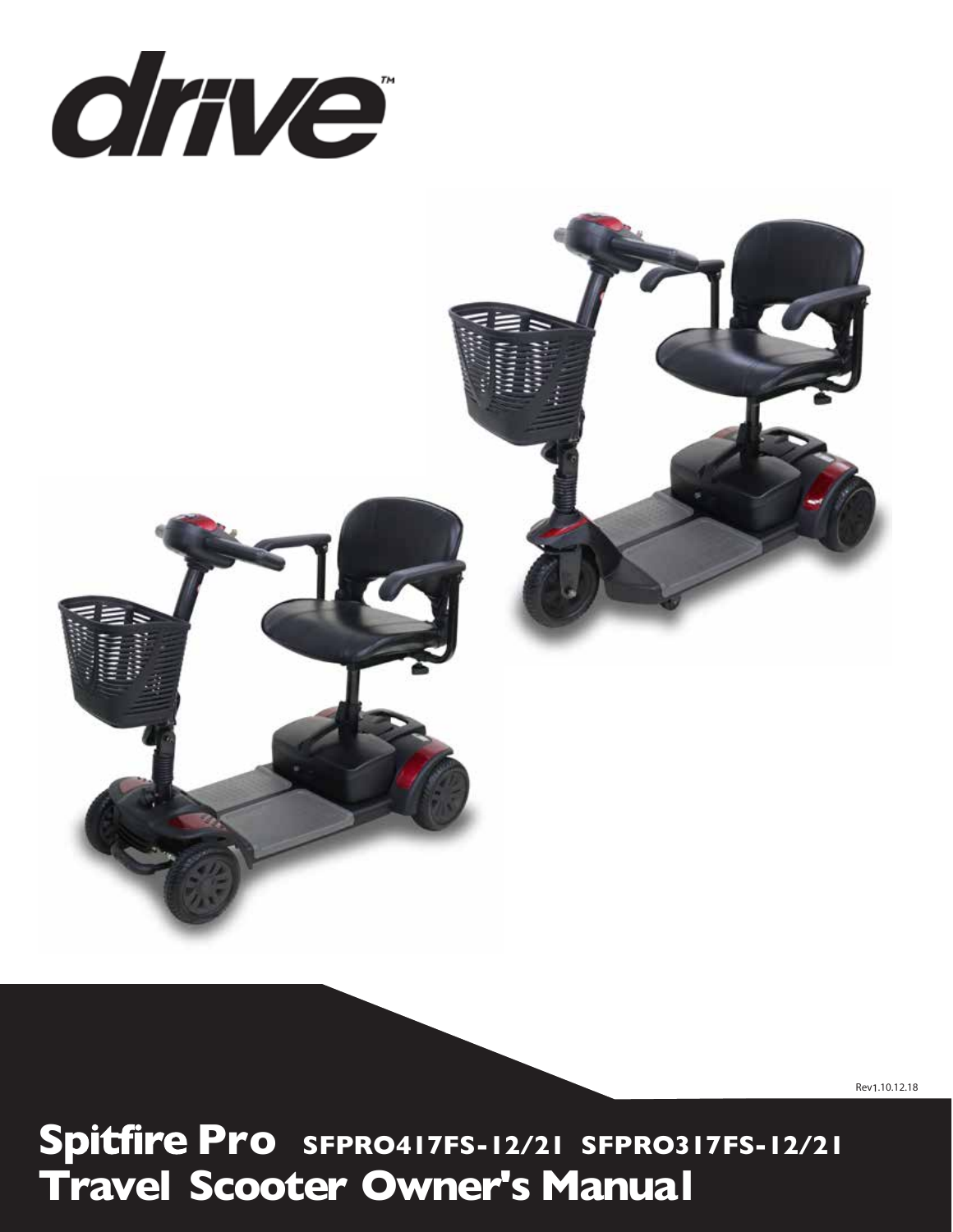# **Table of Contents**

| $\mathbf{1}$ |  |
|--------------|--|
| 2.           |  |
| 3.           |  |
|              |  |
|              |  |
| 4.           |  |
| 5.           |  |
|              |  |
|              |  |
|              |  |
|              |  |
|              |  |
|              |  |
|              |  |
|              |  |
|              |  |
|              |  |
|              |  |
|              |  |
|              |  |
| 6.           |  |
|              |  |
| 7.           |  |
|              |  |
|              |  |
|              |  |
|              |  |
|              |  |
| 8.           |  |
| 9.           |  |
| 10.          |  |
| 11.          |  |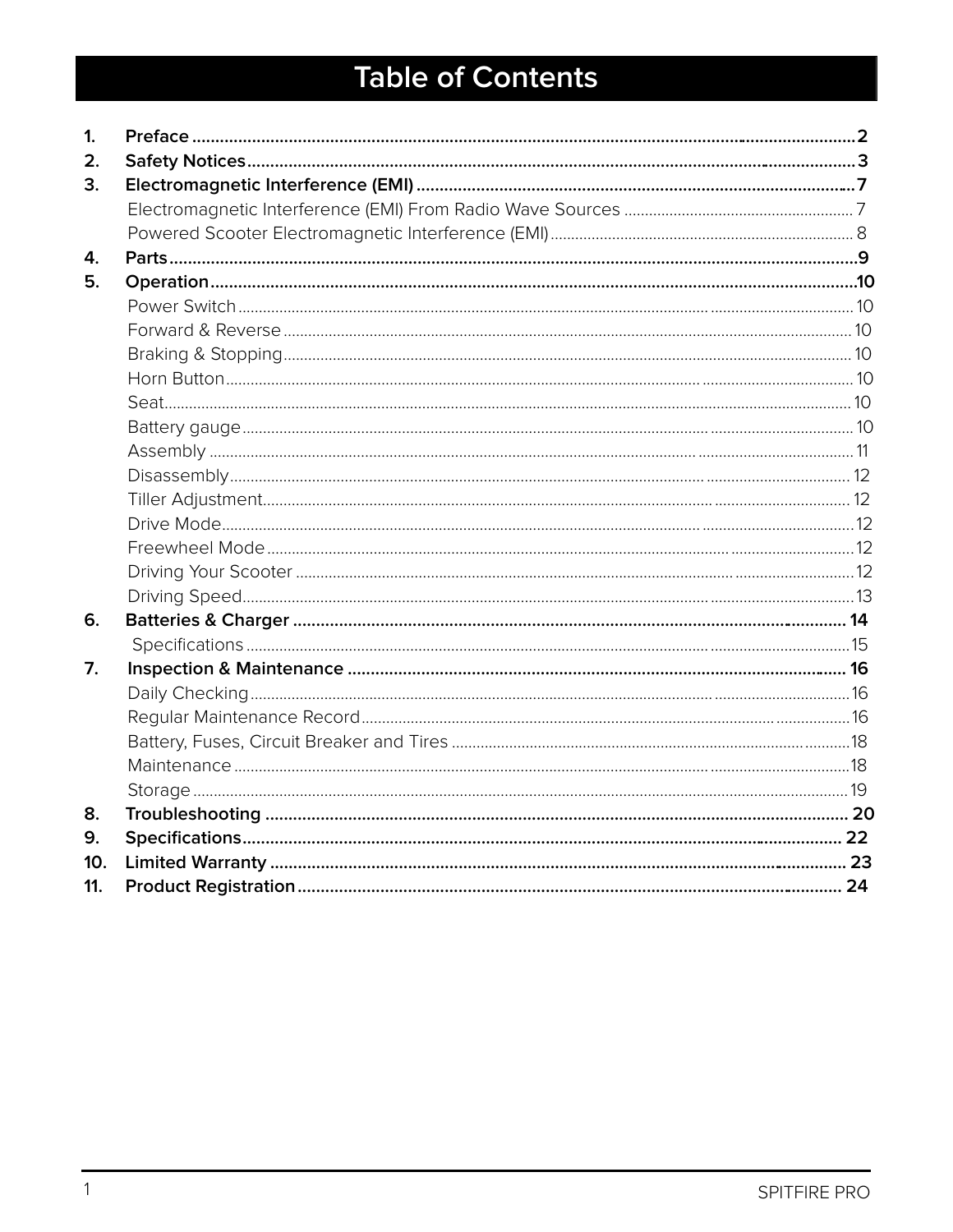# **Preface**

Please read this owner's manual before using the mobility scooter. Improper use of the mobility scooter could result in harm, injury or traffic accidents.

This owner's manual includes operation instructions for every aspect of the mobility scooter, and assembly instructions.

The symbols used in this manual are explained below. Read carefully, especially the parts marked with these symbols:

| Warning    | Improper usage could lead to death or serious injury                                                          |
|------------|---------------------------------------------------------------------------------------------------------------|
| Caution    | Improper usage could lead to injury and/or damage to your<br>mobility scooter.                                |
| Suggestion | Follow these instructions to keep the status of the mobility<br>scooter working well and ease your operation. |

This manual includes the repair and maintenance record chart and warranty. Please keep it in a proper place or on the scooter.

If someone else uses the scooter, please be sure to give the instruction manual to him or her.

As designs change, some illustrations and pictures in the manual may not correspond to the scooter that you purchased. We reserve the right to make design modifications.

The manufacturer disclaims all responsibilities for any personal injury or property damage which may occur as a result of improper or unsafe use of its products.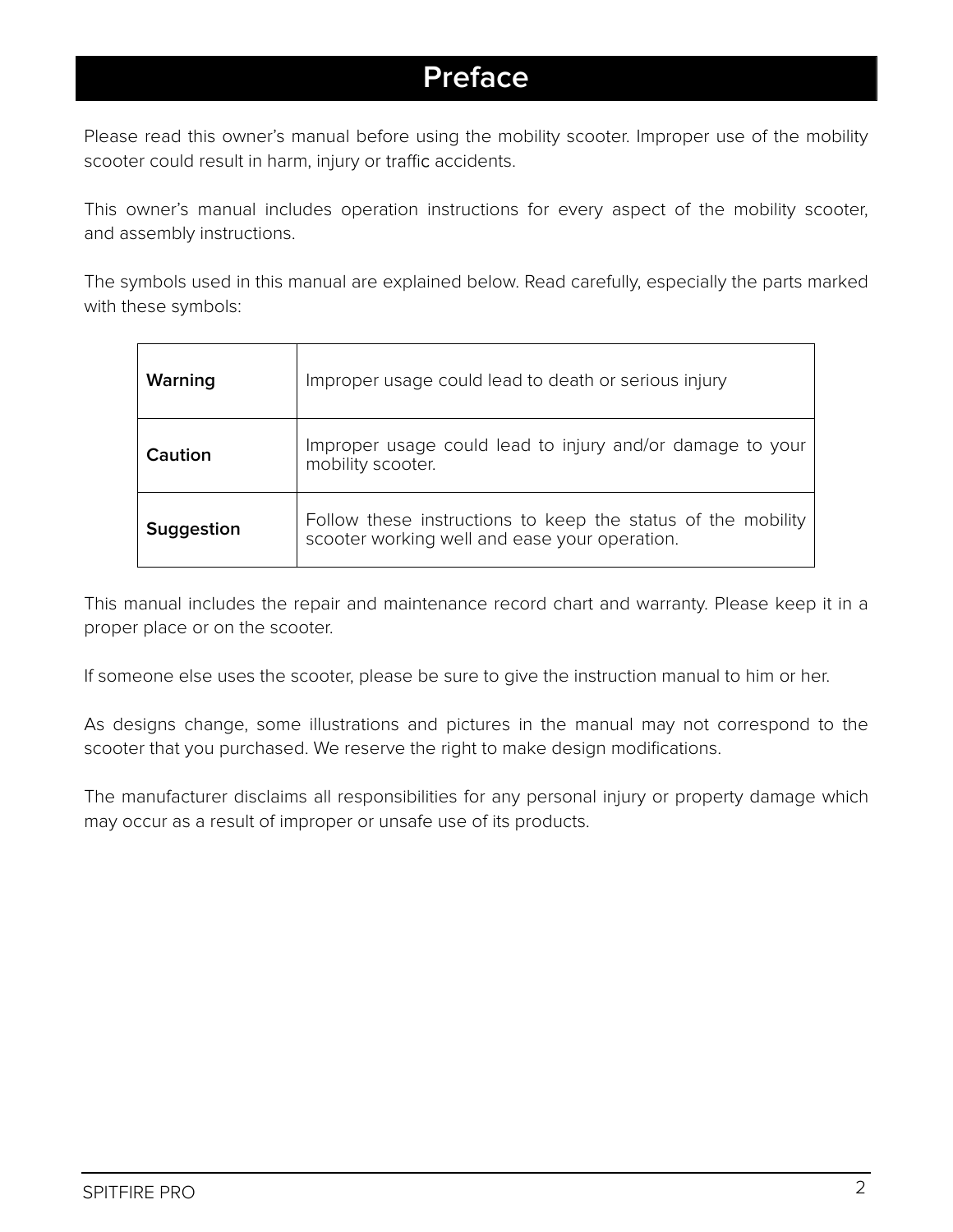# **Become familiar with the operation of your scooter before the first use of your scooter and keep these safety notices in mind.**

#### **The same rules for pedestrians apply to the use of this scooter.**

- 1. Ride on sidewalks or pedestrian areas only.
- 2. Do not take your scooter on roads or highways.
- 3. At the end of a sidewalk, be aware of the cars on the road.
- 4. Be very cautious when driving your scooter around streets or shopping malls.
- 5. Always obey pedestrian traffic signals.

#### **Practice operating your scooter**

Until you are familiar with the operation of your scooter, please practice in a wide and open area, like a park. To prevent the possibility of falling off your scooter while driving, bear in mind the scooters driving motion, such as whether it is accelerating, stopping, turning, reversing, or going up or down inclines.

- 1. Please set the speed dial to the lowest speed initially.
- 2. Be sure someone is accompanying you and watches for obsitcles while you are operating your scotter for the first time.
- 3. Be sure you are able to control and operate your scooter safely and confidently before changing to a higher speed.

#### **The scooter is limited to one passenger**

Do not carry any passengers on your scooter (including children). Do not use this scooter to carry or transport goods.

- Fully charge the battery after every trip and prior to using the scooter. If you do not frequently use the scooter fully charge the batteries every two weeks to prevent battery failure.
- If the battery gauge drops to red, charge the scooter as soon as possible. Completely discharging the batteries may damage the batteries, or shorten the expected life of the batteries.
- Batteries contain lead and lead compounds. Wear proper safety attire when handling batteries.
- Only use sealed lead acid AGM or gel-cell batteries in this product.
- Keep metal objects away from the battery terminals, electric shock may occur.
- Always replace both batteries at the same time for optimum performance.
- Always make sure the power is turned off when getting in and out of the scooter.
- Always make sure freewheel levers are in the drive position before getting in or out of the scooter.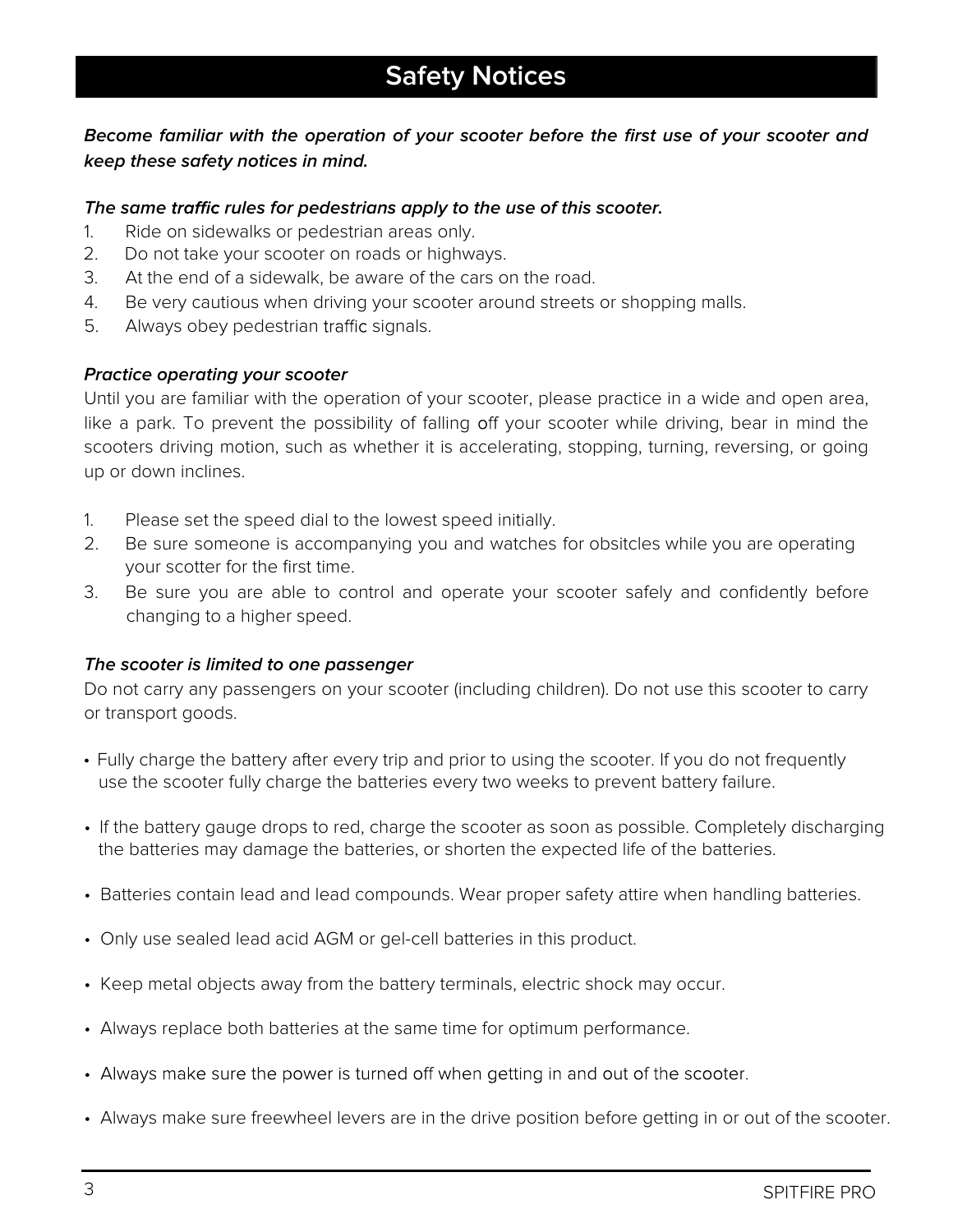- Do not put the scooter in freewheel when on an incline or decline.
- To ensure the user's familiarity with the scooter's operation, practice driving at low speeds in a spacious hazard-free area travelling forward, backward, left, right, decelerating, maneuvering up inclines, and down inclines.
- Avoid unnecessary movement of the scooter.
- Avoid exposure to moisture, standing water, rain, snow, ice or salt when possible.
- Store in a clean and dry condition.
- Do not remove the anti-tip wheels.
- Keep your feet on the foot board at all times during operation.
- Be aware of loose fitting clothes that can become caught in the drive wheels.
- Do not connect an extension cord to the battery charger.
- Disassembling the controller, motor, or charger by anyone other than an authorized Drive Medical service agent is prohibited, and voids any applicable warranty..
- Under no circumstances should the scooter be used as a seat in a motor vehicle.
- Do not attempt to lift your scooter by any parts other than the frame.
- If you will be seated in your scooter for an extended period of time, power off the scooter. This will prevent inadvertent movement from unexpected throttle contact.

# **REGULAR USE OF YOUR SCOOTER**

Please carry out daily inspections. Refer to the "Inspection & Maintenance" section of this manual for inspection procedures. Always make sure your scooter's battery is fully charged before operating. Make sure the throttle lever is secure before turning on your scooter.

## **Warning!**

Do not operate the scooter unless the tiller (handlebar column) is up, the teeth in the tiller adjustment bolt fit together, and the bolt is fully tightened.

Do not lean against, or pull forward on, the handlebar while mounting or dismounting from the scooter. Serious harm or injury may occur.

#### **Do not stretch your body out on the scooter**

Such action may cause you to lose your balance or be injured. Also, pay attention to loose clothing that could get tangled in the wheels.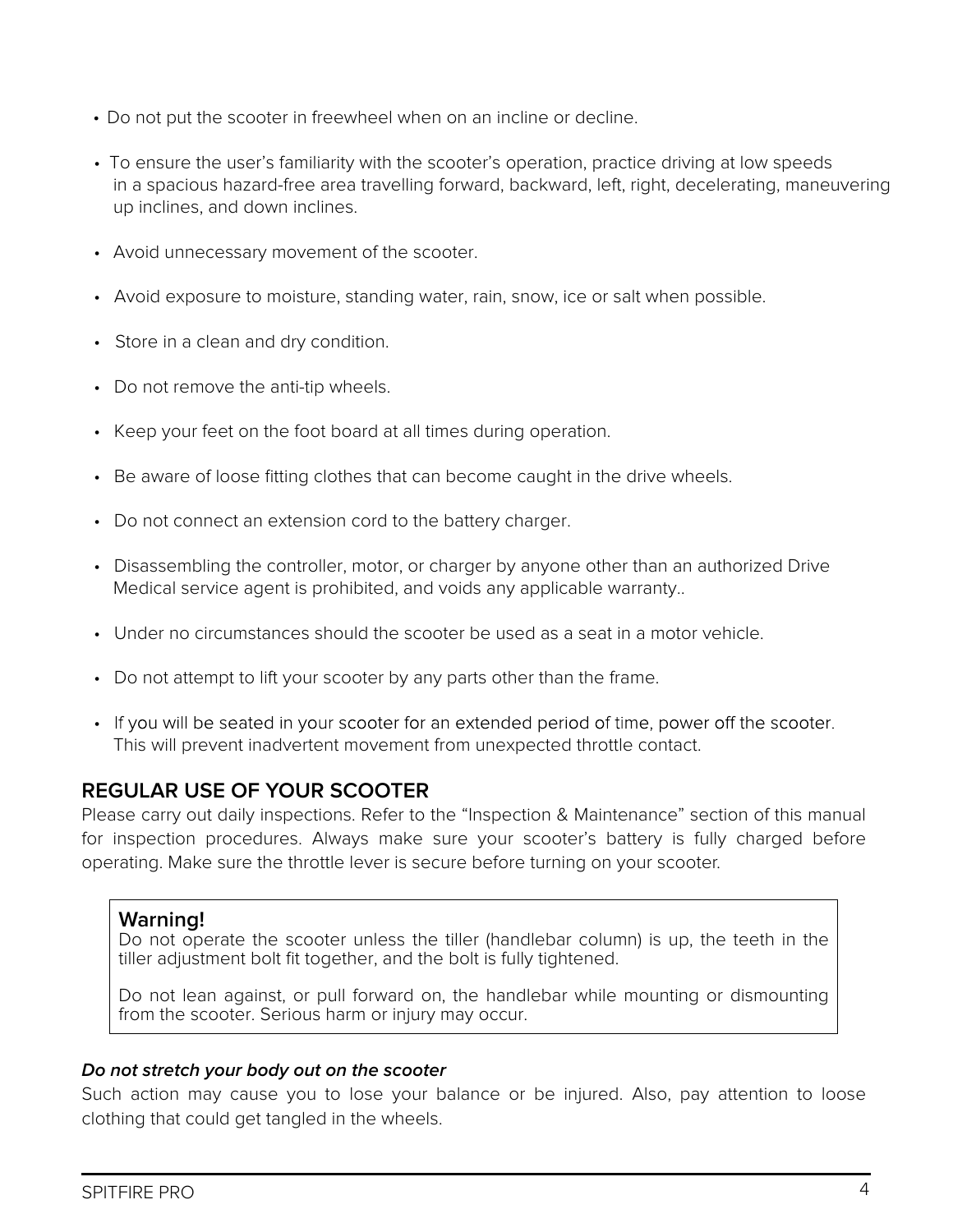#### **Do not use your scooter under any of these circumstances:**

- The route is muddy or has loose gravel
- The route is bumpy, narrow, or snow covered
- The route is beside a canal or waterway without fencing or hedges
- Do not drive your scooter after consuming alcohol or when fatigued
- Do not drive your scooter at night without proper lighting or in inclement weather

Additionally, avoid holes in the route where your wheels may get stuck. Do not make sudden turns. Do not ride on an escalator.

#### **Do not use a mobile phone or other wireless communication device while using the scooter.**

#### **Be careful driving on or near ramps and inclines**

- 1. Be careful while driving up a steep incline. Refer to "CLIMBING ANGLE" in the "Specifications" section of this manual for details.
- 2. In order to avoid damage or injury to the scooter the driver should not lean against or pull on the operating lever while going up or down an incline.
- 3. When climbing **up** an incline, please drive slowly. You can set the speed dial to a higher speed of "5". When going **down** an incline, never reverse your scooter. Set the speed dial to the lowest speed setting "1".
- 4. Do not drive through any holes on surfaces Refer to "MAXIMUM GROUND CLEARANCE" in the "Specifications" section for details.
- 5. Do not pass through water covering the route unless the water is less than 1 inch deep.
- 6. Please drive slowly on surfaces with drops or dips.
- 7. Do not make sudden turns while drive on gravel surfacessor ramps.

#### **Warning!**

Do not set the scooter in freewheel mode when driving on an incline or decline.

#### **Maximum User Weight Limit**

Refer to "MAXIMUM LOAD WEIGHT" in Section 9 "SPECIFICATIONS" for details. Overloading your scooter will lead to damage to, or malfunction of, your scooter. This could cause the scooter to become a safety hazard. The warranty does not cover damage from overloading.

## **LABELING OF YOUR SCOOTER**

Please read all the labeling on the scooter before driving it. For your future reference, do not remove them.

## **GENERAL GUIDELINES**

Before operating your scooter fully read and understand this Owner's Manual.

Be sure to follow the setup instructions prior to using your scooter for the first time.

Users may encounter difficult maneuvering situations such as narrow doorways, travelling up and down ramps, cornering, and travelling on uneven terrain. Be sure to lower the speed, take your time, and carefully maneuver the scooter.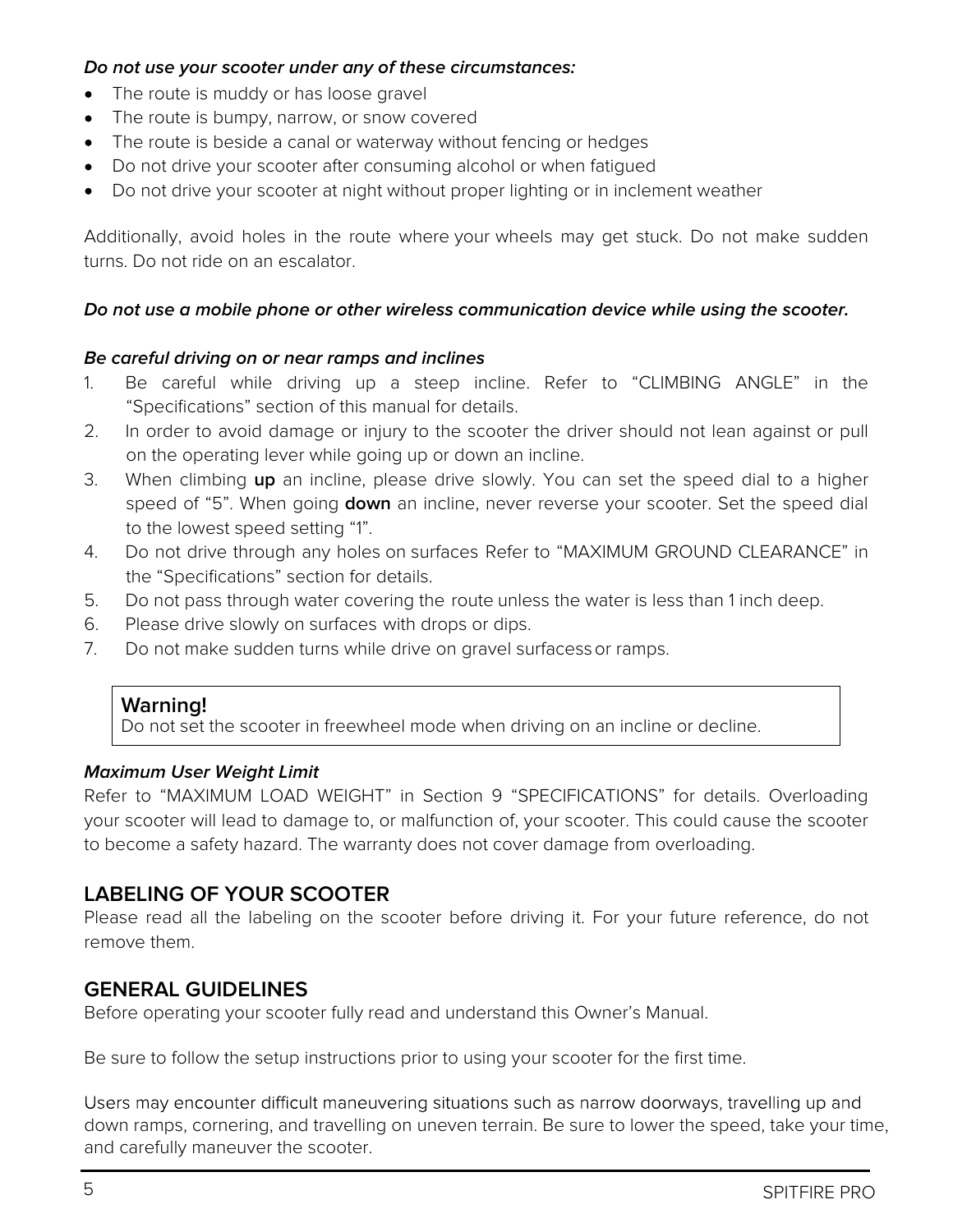# **MODIFICATIONS**

Do not modify, remove, disable, or add any parts, features, or functions on your scooter. Drive Medical offers a wide variety of accessories for your scooter to help accommodate your needs.



WARNING – Do not modify your scooter in any way; doing so will void the warranty.

# **SAFETY CHECK**



ATTENTION – Inspect the following components before each use:

- Electrical connections secure and free from corrosion
- Freewheel Levers engaged in drive position
- Batteries fully charged and free from corrosion

If you notice a problem please contact your authorized Drive Medical Provider for assistance.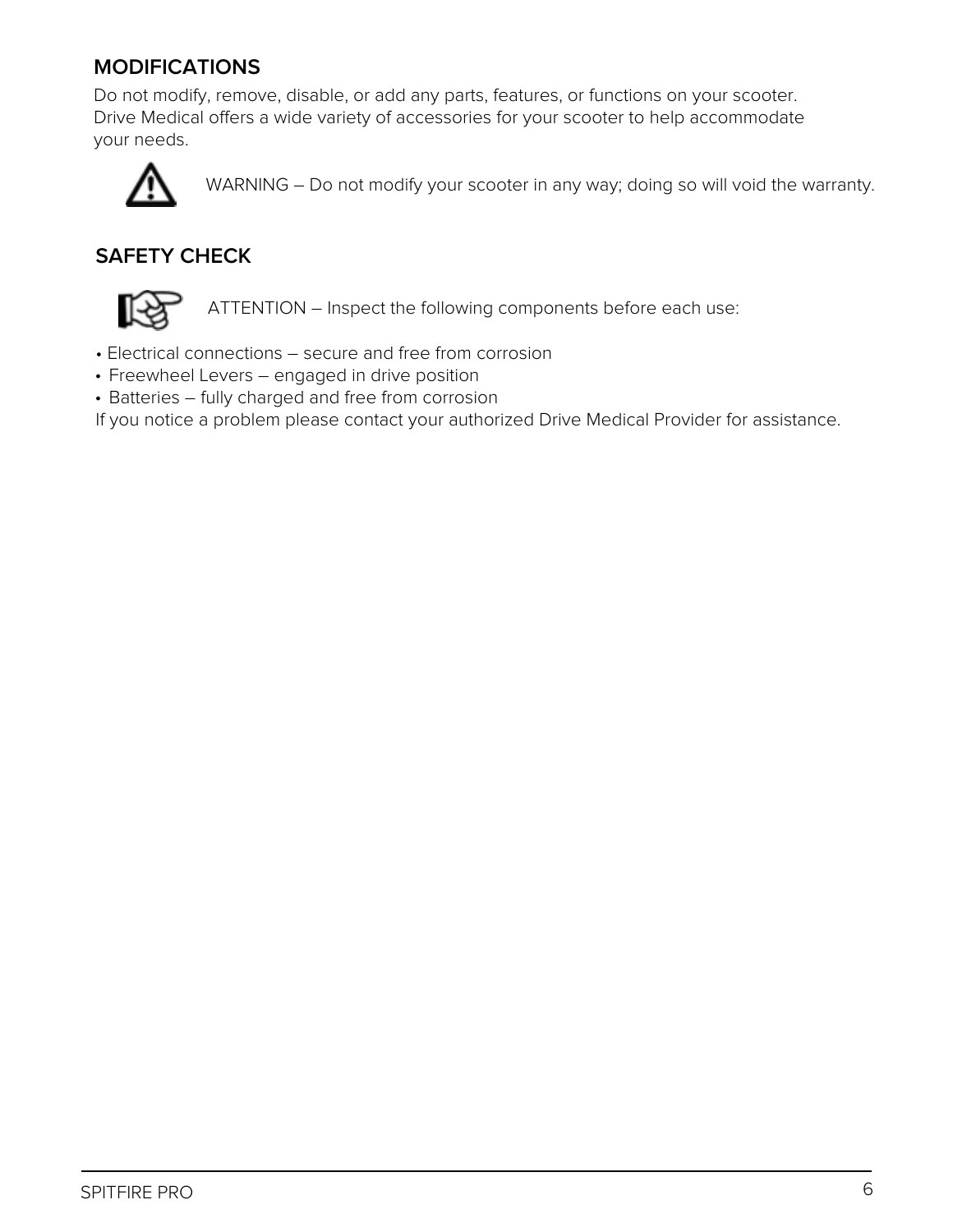# **Electromagnetic Interference (EMI)**

This portion of the manual will provide the user with basic information about the problems with EMI (electromagnetic interference), protective measures can be used to either lessen the possibility of exposure or to minimize the degree of exposure; this section also shows some conditions that unexpected or erratic movements may cause.

## **Caution**

It is very important that you read this information regarding the possible effects of electromagnetic interference on your electric ActiveCare mobility scooter.

# **ELECTROMAGNETIC INTERFERENCE (EMI) FROM RADIO WAVE SOURCES**

Mobility scooters may be susceptible to electromagnetic interference (EMI), which is interfering electromagnetic energy (EM) emitted from sources such as radio stations, TV stations, amateur radio (HAM) transmitters, two-way radios, and cellular phones. The interference (from radio wave sources) can cause the mobility scooter to release its brakes, move by itself, or move in unintended directions. It can also permanently damage the mobility scooter's control system. The intensity of the interfering EM energy can be measured in volts per meter (V/m). Each mobility scooter can resist EMI up to a certain intensity level. The higher the immunity level the greater the protection. At this time, current technology is capable of achieving at least a 20 V/m immunity level, which would provide useful protection from the more common sources of radiated EMI. This mobility scooter model as shipped, with no further modification, has an immunity level of 20 V/m without any accessories.

There are a number of sources of relatively intense electromagnetic fields in the everyday environment. Some of these sources are obvious and easy to avoid. Others are not apparent and exposure is unavoidable. However, we believe that by following the warning listed below, your risk to EMI will be minimized.

The sources of radiated EMI can be broadly classified into three types:

- 1. Hand-held portable transceivers (transmitter-receivers with the antenna mounted directly on the transmitting unit). Examples include: citizens band (CB) or hand held radios, (security, fire, and police transceivers), cellular telephones and other personal communication devices. NOTE: Some cellular telephones transmit a signal while they are ON but not being used.
- 2. Medium-range mobile transceivers, such as those used in police cars, fire trucks, ambulances and taxis usually have the antenna mounted on the outside of the scooter.
- 3. Long-range transmitters and transceivers, such as commercial broadcast transmitters (radio and TV broadcast antenna towers) and amateur (HAM) radios.

NOTE: Other types of hand-held devices, such as cordless phones, laptop computers, AM/FM radios, TV sets, CD player, and cassette players, and small appliances, such as electric shavers and hair dryers, are not likely to cause EMI problems to your mobility scooter.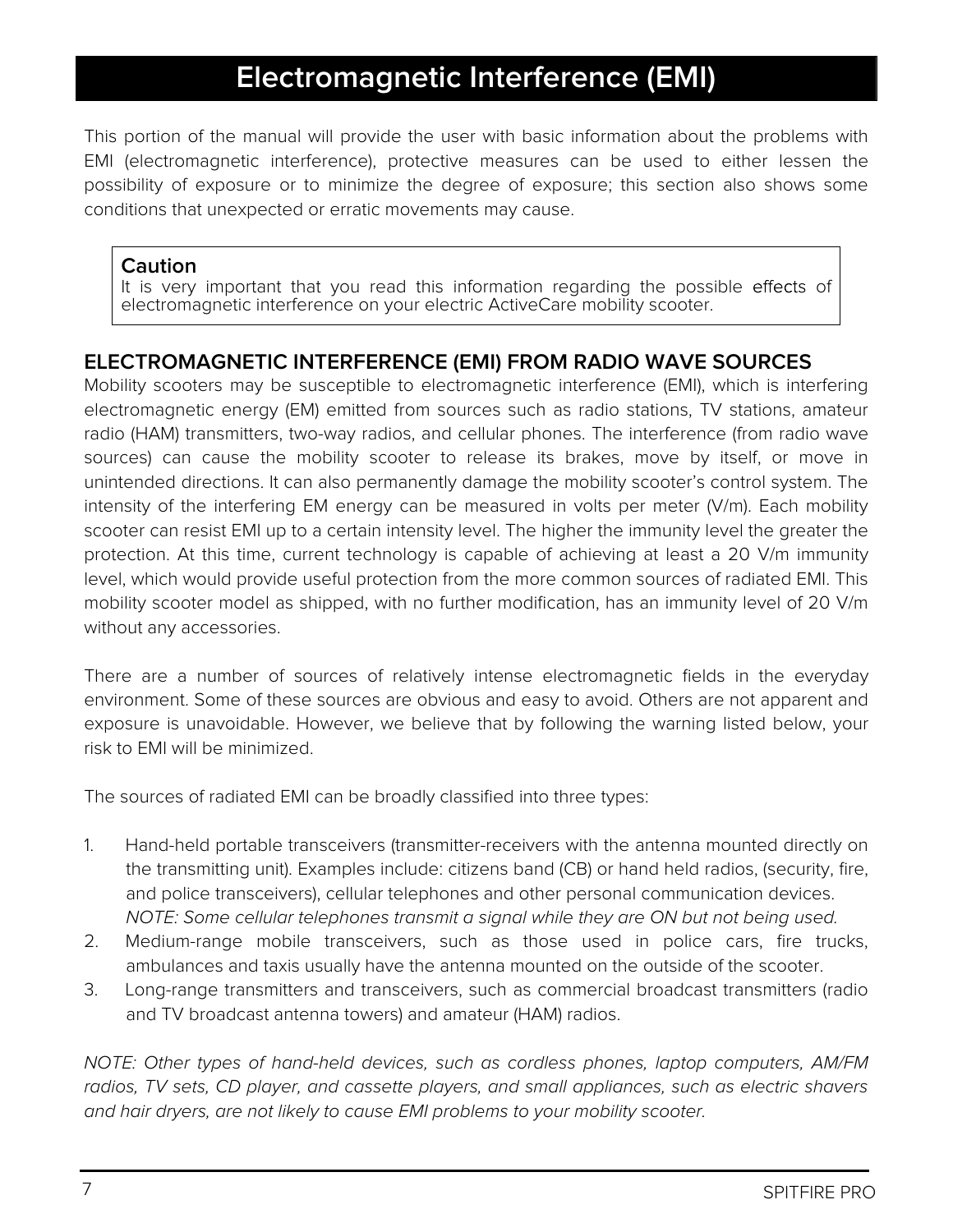# **MOBILITY SCOOTER ELECTROMAGNETIC INTERFERENCE (EMI)**

EM energy rapidly becomes more intense as one moves closer to a transmitting antenna (source). The EM fields from hand-held radio wave sources (transceivers) are of special concern. It is possible to unintentionally bring high levels of EM energy very close to the mobility scooter's control system while using these devices; this can affect your scooter's movement and braking. Therefore, the warnings listed below are recommended to prevent possible interference with the control system of a mobility scooter.

## **Warning!**

Electromagnetic interference (EMI) from sources such as radio and TV stations, amateur radio (HAM) transmitters, two-way radios, and cellular phones can affect mobility scooters. Following the warnings listed below should reduce the chance of unintended brake release or mobility scooter movement which could result in serious injuries.

- 1. Do not operate hand-held transceivers-receivers, such as citizens band (CB) radios, or turn ON personal communication devices, such as cellular phones, while the mobility scooters turned ON.
- 2. Be aware of nearby transmitters, such as radio or TV stations, and try to avoid getting close to them.
- 3. If unintended movement or brake release occurs, turn the mobility scooter OFF as soon as it is safe.
- 4. Be aware that adding accessories or components, or modifying the mobility scooter, may make it more susceptible to EMI.
- 5. Report all incidents of unintended movement or brake release to ActiveCare Medical, and note whether there were sources of EMI nearby.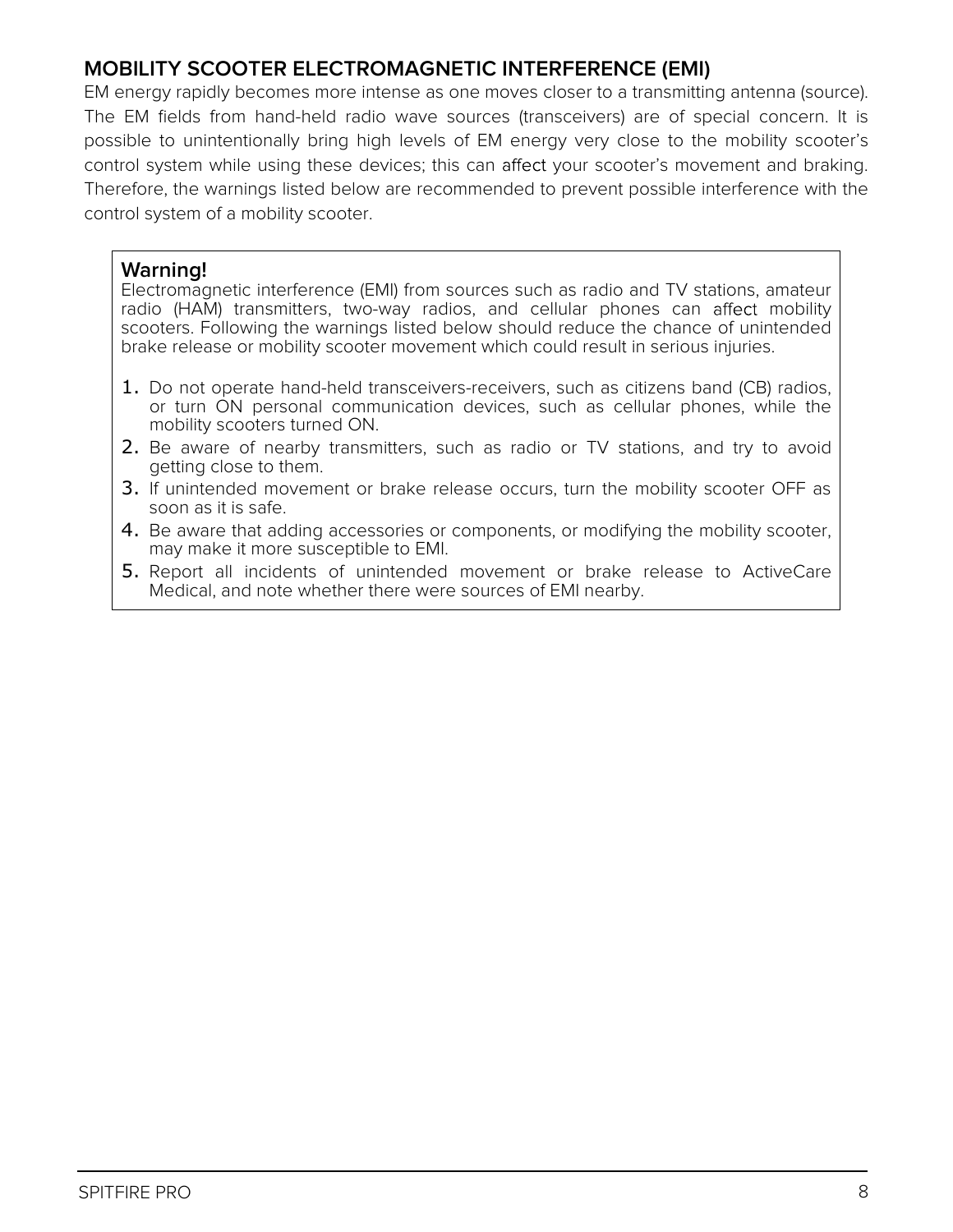# **Parts**

# **SPITFIRE PRO**



- 1. Control panel
- 2. Basket
- 3. Tiller adjustment bolt
- 4. Carrying handle
- 5. Removable flip-up arm rest
- 6. Detachable swivel seat with fold-down back
- 7. Connecting device
- 8. Battery pack
- 9. Charger socket
- 10. Tiller lock
- 11. Battery gauge
- 12. Horn button
- 13. Speed dial
- 14. Throttle lever
- 15. Diagnostic light
- 16. Key switch
- 17. Freewheel mode lever
- 18. Anti-tip wheel





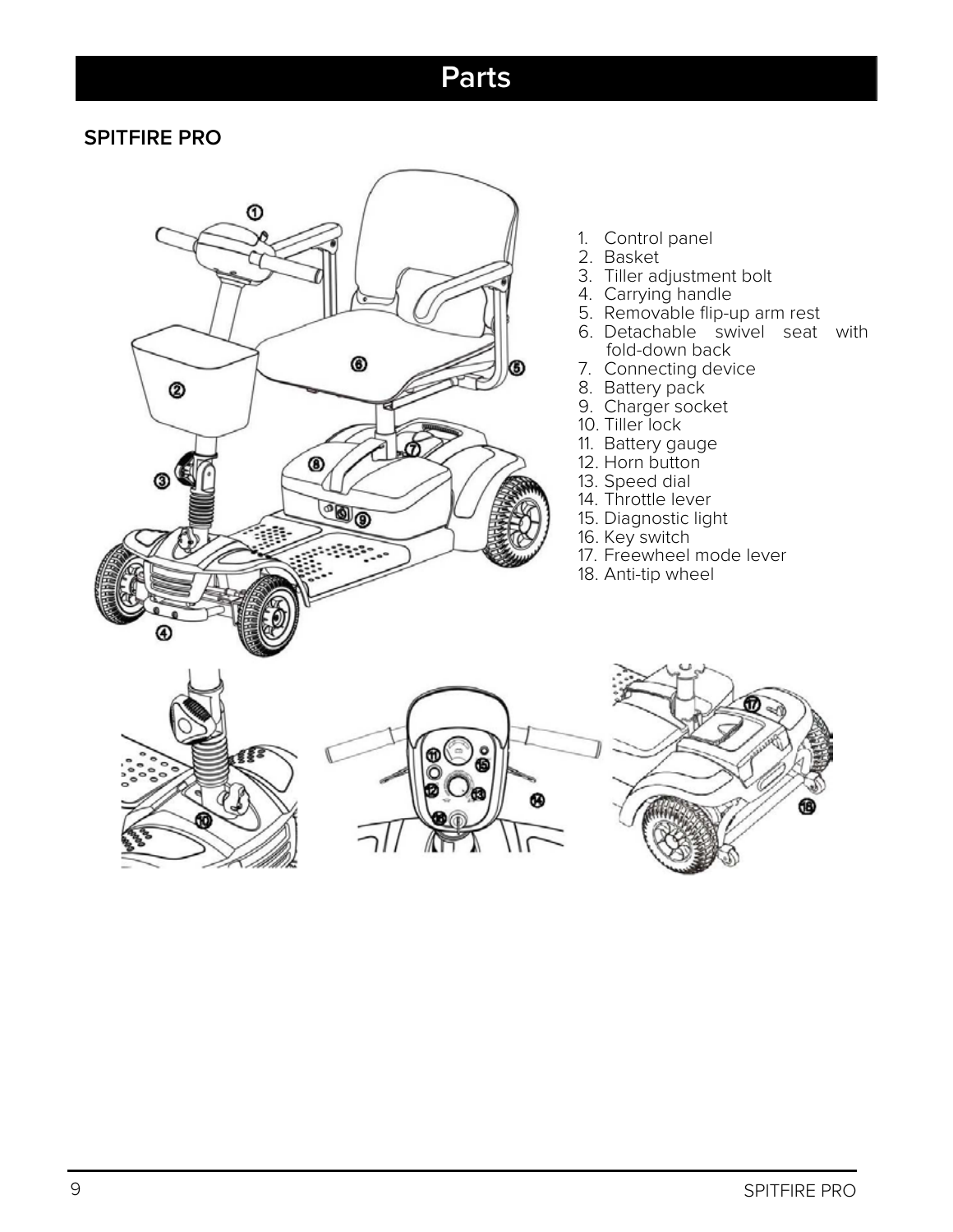# **Operation**

# **POWER SWITCH**

Turn the key switch to power ON or OFF

# **FORWARD AND REVERSE**

- 1. Push the throttle lever forward with your right thumb and the scooter will move forward.
- 2. Push the throttle lever forward with your left thumb and the scooter will move backward.

## **BRAKING & STOPPING**

To activate the electromagnetic brake, release the throttle lever completely. The brake will be activated and the scooter will come to a stop. When parking, park only on a flat surface and turn the key switch to [OFF]. Then pull out the key (only after stopping).

#### **Caution**

Stopping distance will vary with your forward/reverse speed. Please begin braking as early as possible. When parking your scooter, be sure to park on a flat ground and then turn the power to "OFF".

# **HORN BUTTON**

The warning horn will be activated while holding down the button.

## **SEAT**

The seat can be turned 180°. Pull the swivel seat lever to rotate the seat. The seat has 3 height adjustments. After adjusting the height to the desired seat position, secure the fixed nut.

#### **Caution**

Be sure the seat is in the forward position and locked before driving.

## **BATTERY GAUGE**

When the key is switched "ON", the battery gauge will display the battery power capacity by indicating red, yellow and green areas respectively.



The green area indicates a full charge from the battery. Red area indicates low power.

The remaining power indicated by the battery gauge will vary based on the actual driving time and how you drive. Repeated starting, stopping or climbing will consume the power more quickly.

## **Suggestion**

- 1. It is recommended that you charge the battery immediately when the battery gauge is in the red area.
- 2. After charging or replacing a new battery, drive the scooter for 2-3 minutes to make sure the battery capacity is enough.
- 3. In the wintertime, the battery may respond more slowly and the distance you can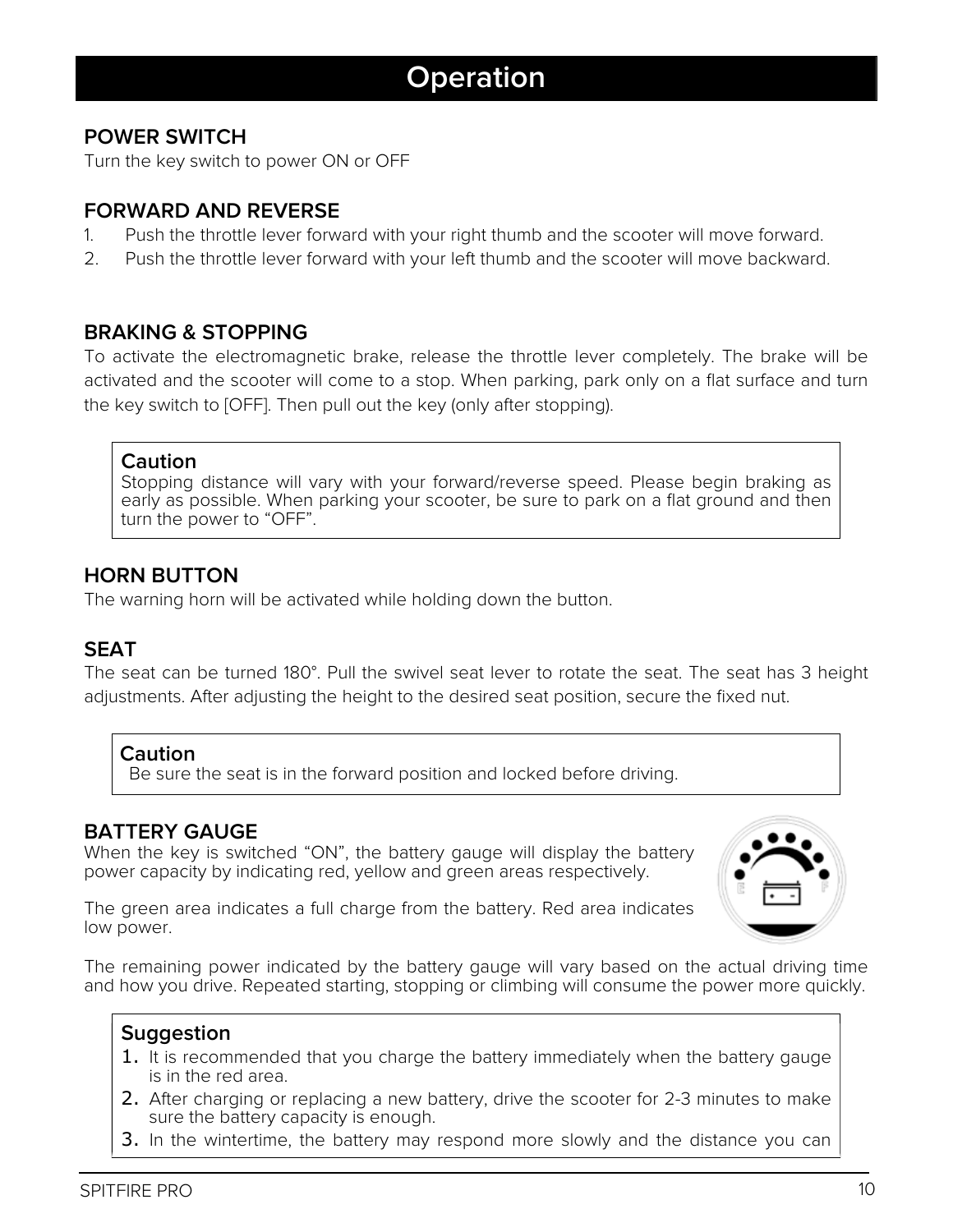travel may also be shortened.

- 4. When driving on an incline, the battery gauge light might move from green to red, this is a normal phenomenon, please do not worry.
- 5. Even if the battery is used properly, it is natural that the battery capability will decay as time passes. This results in a shortening of travel distance compared to a brand new battery. Therefore, when you find the travel distance is about only 50% of a brand new battery's traveling distance, it is time for a replacement battery. Please go to your dealer and ask a new battery. If you continue to use the old battery when its capacity has decreased, it could lead to a decrease in travel distance.
- 6. Travel distances will be shortened when driving frequently on an incline or slope, as this leads to a larger consumption of the power.

# **ASSEMBLY**

No tools are required to disassemble or assemble your scooter.

- 1. Place the freewheel mode lever in the drive position.
- 2. Set the rear section in the up position and make sure the hook for the front section is connected to the axle of the rear section. (See Fig. 1)
- 3. Put down the front and rear sections until the scooter is level. (See Fig. 2)
- 4. Set down the battery pack on the scooter, and make sure it is in the correct position.
- 5. Set down the seat on the seat post until the swivel lock engages and you hear a click.
- 6. Turn key switch to "ON". Make sure battery gauge indicates sufficient power.



# **Caution**

- Make sure you connect all pieces together properly.  $\bullet$
- Turn off all power to your scooter and remove key from key switch to prevent accident before disassembly.
- Pay careful attention while assembling to avoid finger injuries
- Ensure the front and rear sections are set in the right position before driving.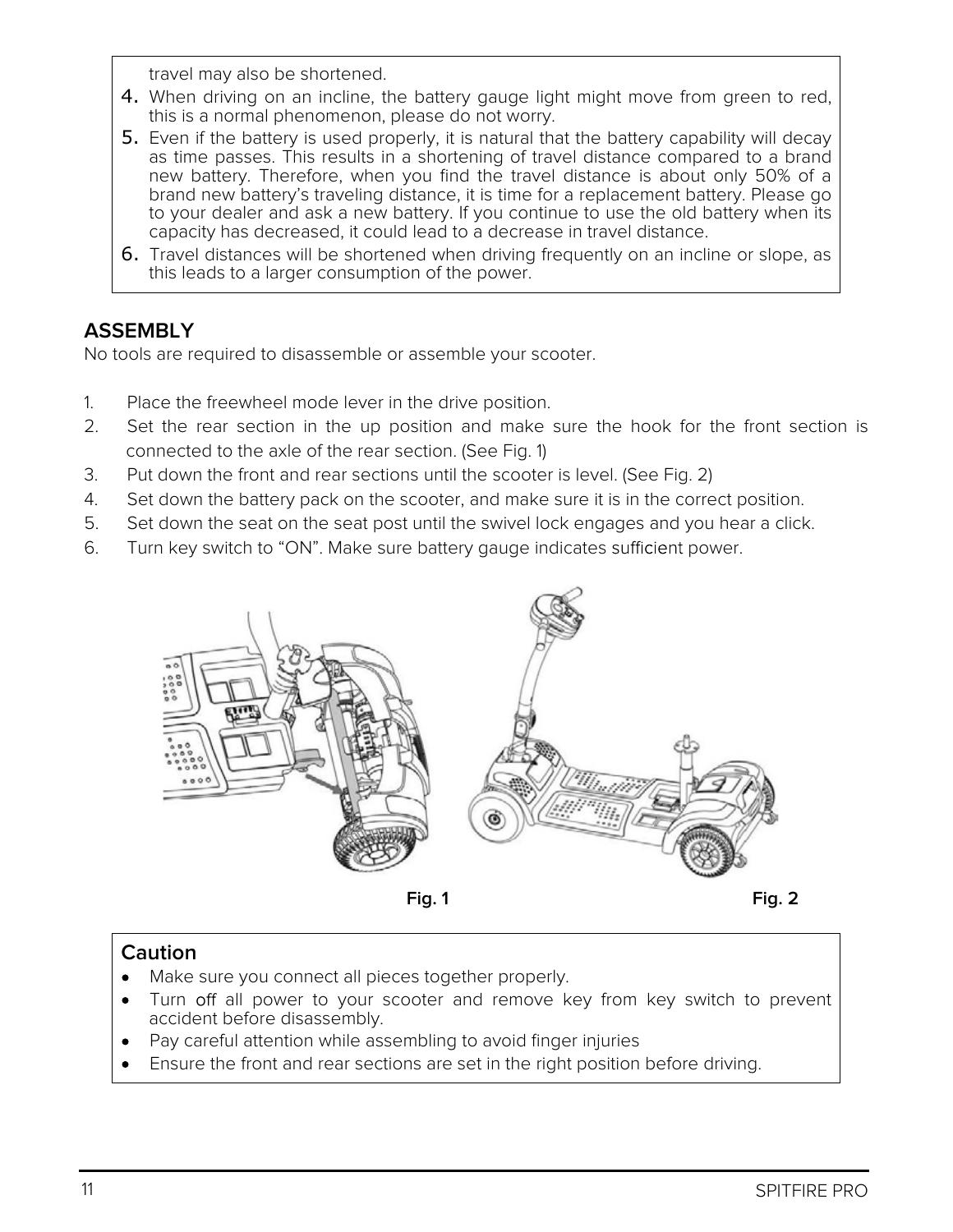# **DISASSEMBLY**

battery pack, and the rear section. You can disassemble the scooter into five pieces: the seat, the front section, the basket, the

Always disassemble or assemble your scooter on a level, dry surface with sufficient space for you to work and move around the scooter. Keep in mind that the disassembled sections of the scooter take up more floor space than the assembled scooter.

# **Caution**

To avoid personal injury, ask for assistance, if necessary, while disassembling or assembling your scooter.

- 1. Make sure the tiller is raised before reassembling the scooter.
- 2. Turn key switch to "OFF".
- 3. Place the free wheel mode lever in the drive position.
- 4. Pull upward on the swivel-release lever to remove the seat from seat post.
- 5. Pick up the battery pack and remove it from the scooter.
- 6. Pull the connecting device upward to the rear section and stand upright.
- 7 Take off the front section with both hands and lower the shaft.

# **TILLER ADJUSTMENT**

- 1. To adjust the tiller angle, turn the knob counter-clockwise to unscrew the bolt.
- 2. Adjust the tiller angel to the desired position; turn the knob clockwise to tighten the bolt.



# **DRIVE MODE**

Push the freewheel mode lever on the scooter towards the rear direction, and the scooter will be driven by the motor.

# **FREEWHEEL MODE**

Push the freewheel mode lever on the scooter forward and the scooter can be pushed by hand.





## **DRIVING YOUR SCOOTER**

- 1. Turn the key switch to "ON".
- 2. Check battery gauge to see whether there is enough power for your trips. If you have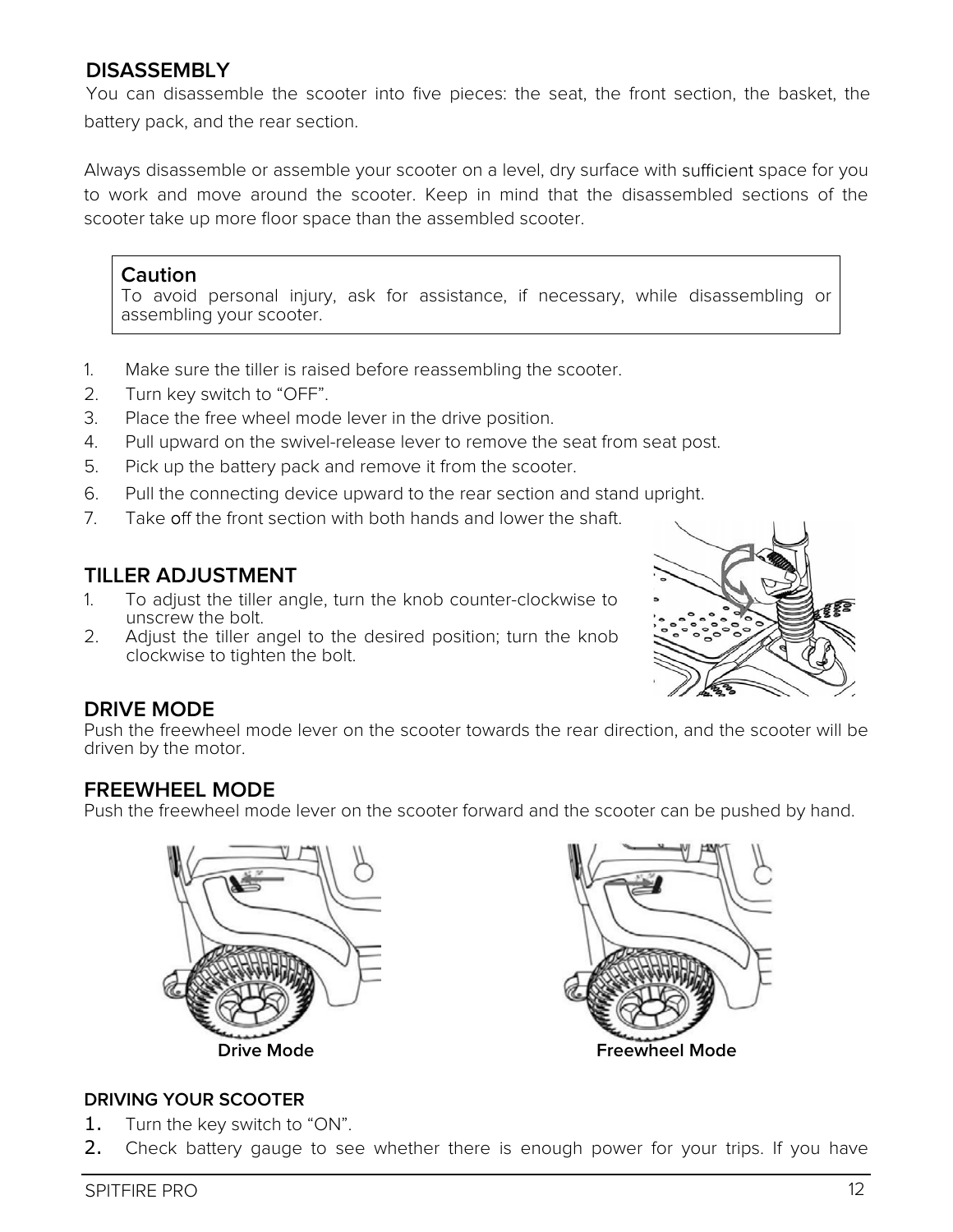doubts about the remaining power, please charge the battery before departure.

- 3. Set to the proper speed by the speed dial.
- 4. Be sure the throttle lever is functioning properly.
- 5. Make sure the electromagnetic brake is working properly.
- 6. Make sure it is safe before driving on the street.

#### **Caution**

- 1. Do not push the right hand & left hand throttle levers simultaneously; this might lead to losing control of your scooter.
- 2. Do not set to the highest speed while driving indoors.
- 3. Do not adjust the speed dial while driving, the sudden change in speed may endanger you and cause your scooter to malfunction.
- 4. Do not place magnetic devices near the area of the operation handle; this could affect the safe operation of your scooter.
- 5. While reversing the scooter, be aware of people or objects behind you.

# **DRIVING SPEED**

The driving speed of the scooter is set via the speed control knob located on the control panel. When the knob is turned to a position, the scooter will drive only at the speed indicated by the knob. The scooter will travel faster the farther the knob is turned clockwise. To reduce the scooter's travel speed, turn the knob back counter-clockwise.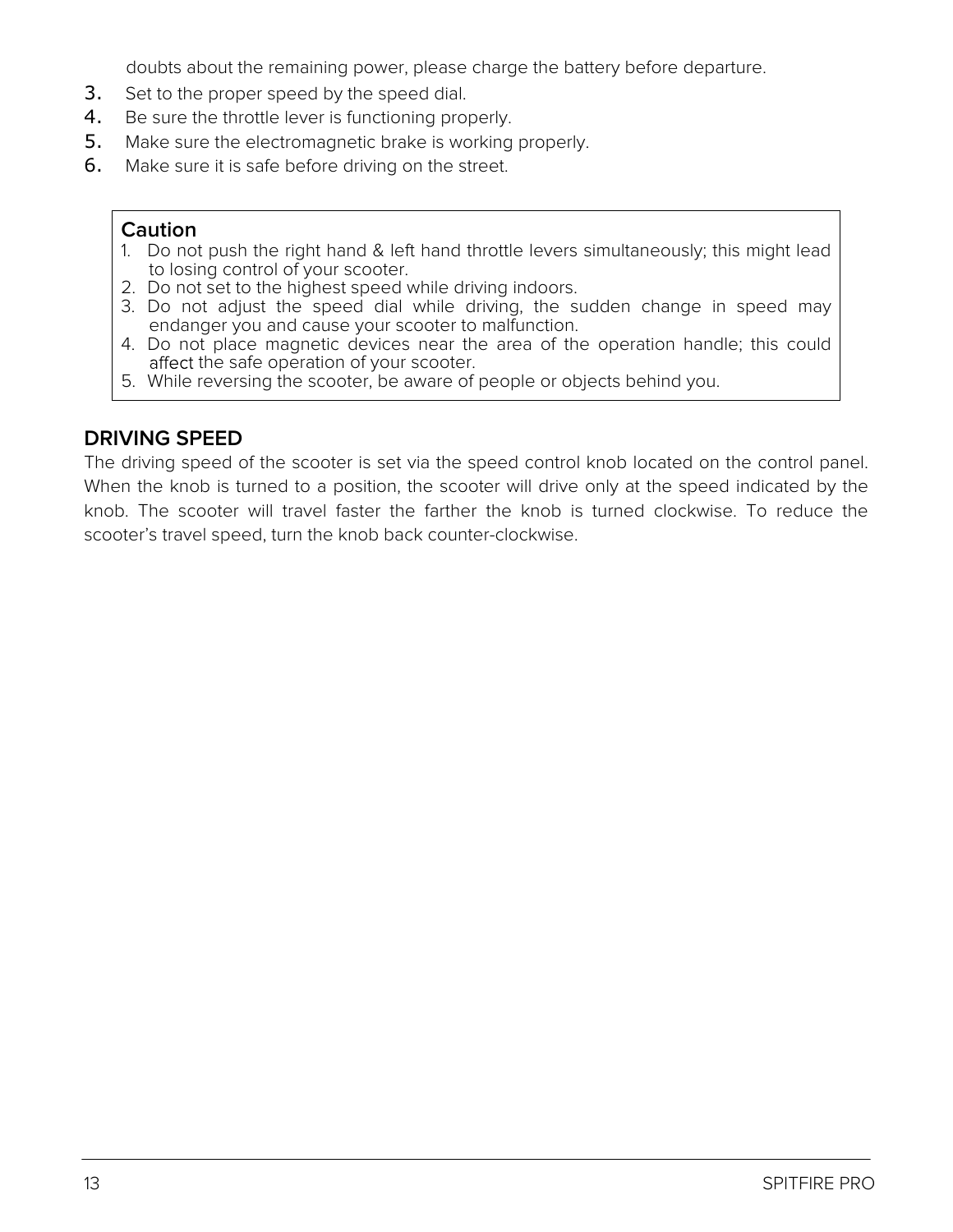# **CHARGING THE BATTERY**

Be sure to follow the procedures below accordingly.

- 1. Turn the scooter key switch to "OFF".
- 2. Open the charging socket cap on the scooter's cover then connect the charger's plug to the charging socket.
- 3. Plug the power cable into your power outlet.
- 4. The charger's LED light will be orange at the beginning of a charge. The charging duration is at least 6-8 hours (but this will vary), based on the status of the battery and temperature.
- 5. The orange LED will turn to green when the charging is complete.



6. Disconnect the cord and remove the round plug from the charge socket.

# **Suggestion**

- 1. Do not disconnect the charger cord if charging is not complete. The battery life will be shortened if the battery is repeatedly used without being fully charged. Therefore, be sure to charge the battery fully every time.
- 2. Continue to charge until the green LED light is on. NEVER stop charging before it is complete.
- 3. While finishing charging, the electric power will still slowly discharge if the cord is not disconnected.
- 4. Your scooter should be charged at least every month to keep the battery at full status, even when not being used.
- 5. Charging time will be affected by the ambient temperature so it takes longer in the wintertime.

## **Caution**

Please follow the rules below to avoid accidents while charging.

- 1. Please use the ActiveCare scooter's charger only and charge the battery completely every time. The battery might be damaged if you use a charger that is not compatible.
- 2. Never disassemble or modify the charger.
- 3. Do not charge in a space that is directly exposed to the sunlight. Do not charge in a space where it is humid or subject to rainfall or dew.
- 4. Do not cover the scooter with any waterproof cloth or other objects while charging.
- 5. Do not charge in temperatures lower than  $14^{\circ}$ F or higher than  $122^{\circ}$ F, the charger may not work properly and the battery may be damaged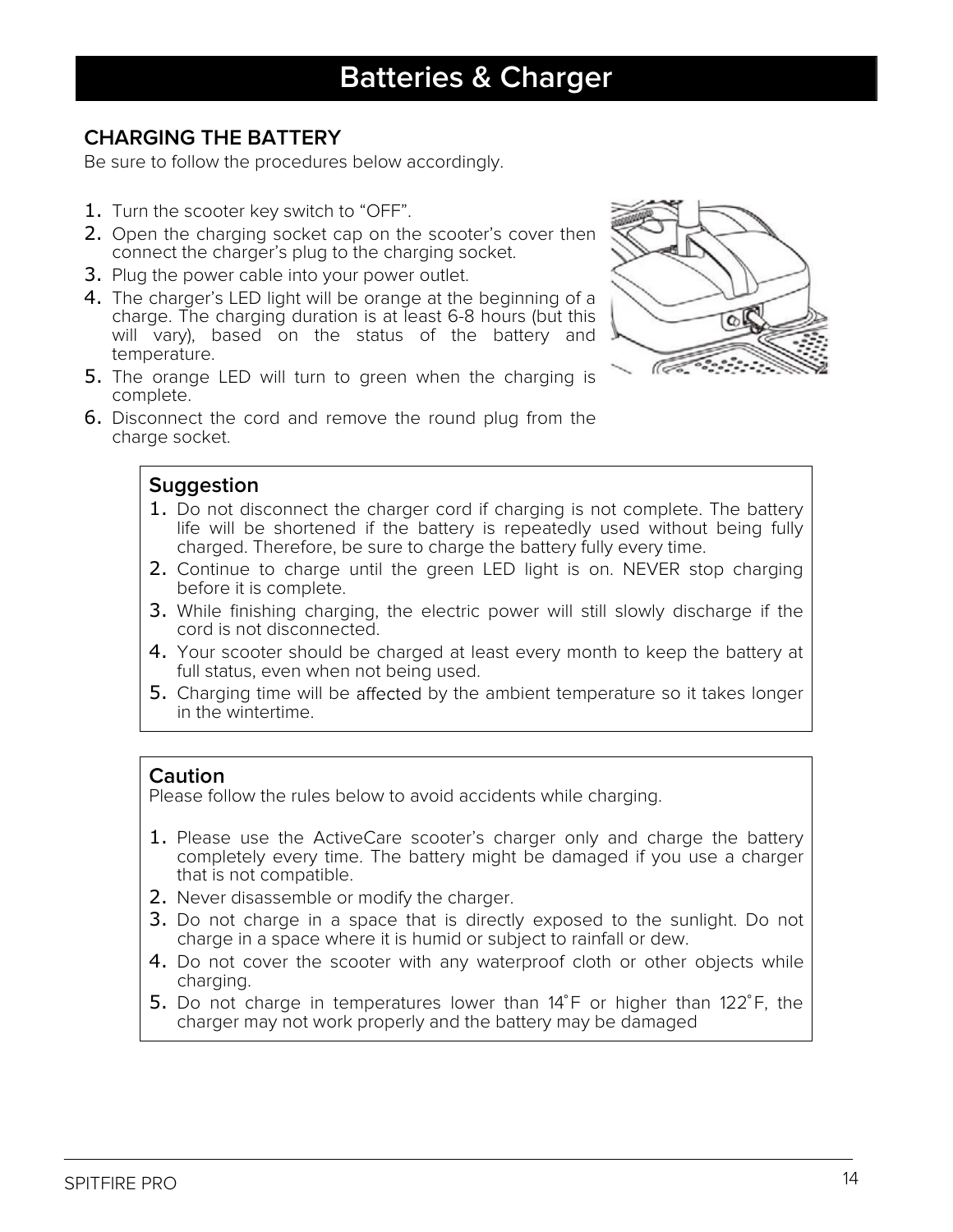# **Warning!**

- 1. Keep away from flammable objects while charging, as it may lead to fire or explosion of the batteries.
- 2. As the battery may produce hydrogen, do not smoke while charging. Always charge your battery in a well-ventilated space.
- 3. Never connect or disconnect the plug or cord with wet hands while charging. Do not connect or disconnect the plug or cord when they are wet, this may lead to an electric shock.

# **BATTERY SPECIFICATIONS**

**12AH**

| Deep-cycle (Sealed Lead Acid Battery)                |
|------------------------------------------------------|
| $6" \times 4" \times 3.7"$ (L $\times$ W $\times$ H) |
| 12V                                                  |
| 12Ah                                                 |
|                                                      |

## **21AH**

| <b>Type</b> | Deep-cycle (Sealed Lead Acid Battery)                |
|-------------|------------------------------------------------------|
| Size        | $7" \times 3" \times 6.5"$ (L $\times$ W $\times$ H) |
| Voltage     | 12V                                                  |
| Amperage    | 21Ah                                                 |

Do not expose the battery to temperatures lower than 14° F or higher than 122° F when charging or storing the scooter. Exceeding the specified temperature ranges can lead to freezing or overheating of the battery. This will possibly damage the batteries and shorten their lifetime.

The battery used on your scooter is sealed lead acid, which is maintenance-free, so it is not needed to change or refill the battery liquid.

## **Suggestion**

- 1. Do not use the battery to charge any other equipment.
- 2. Battery capability will vary with outside conditions; the driving distances will be shorter in the winter.
- **3.** If the scooter is not to be used for a long time, please charge the battery every three months.
- 4. Replace both batteries at the same time.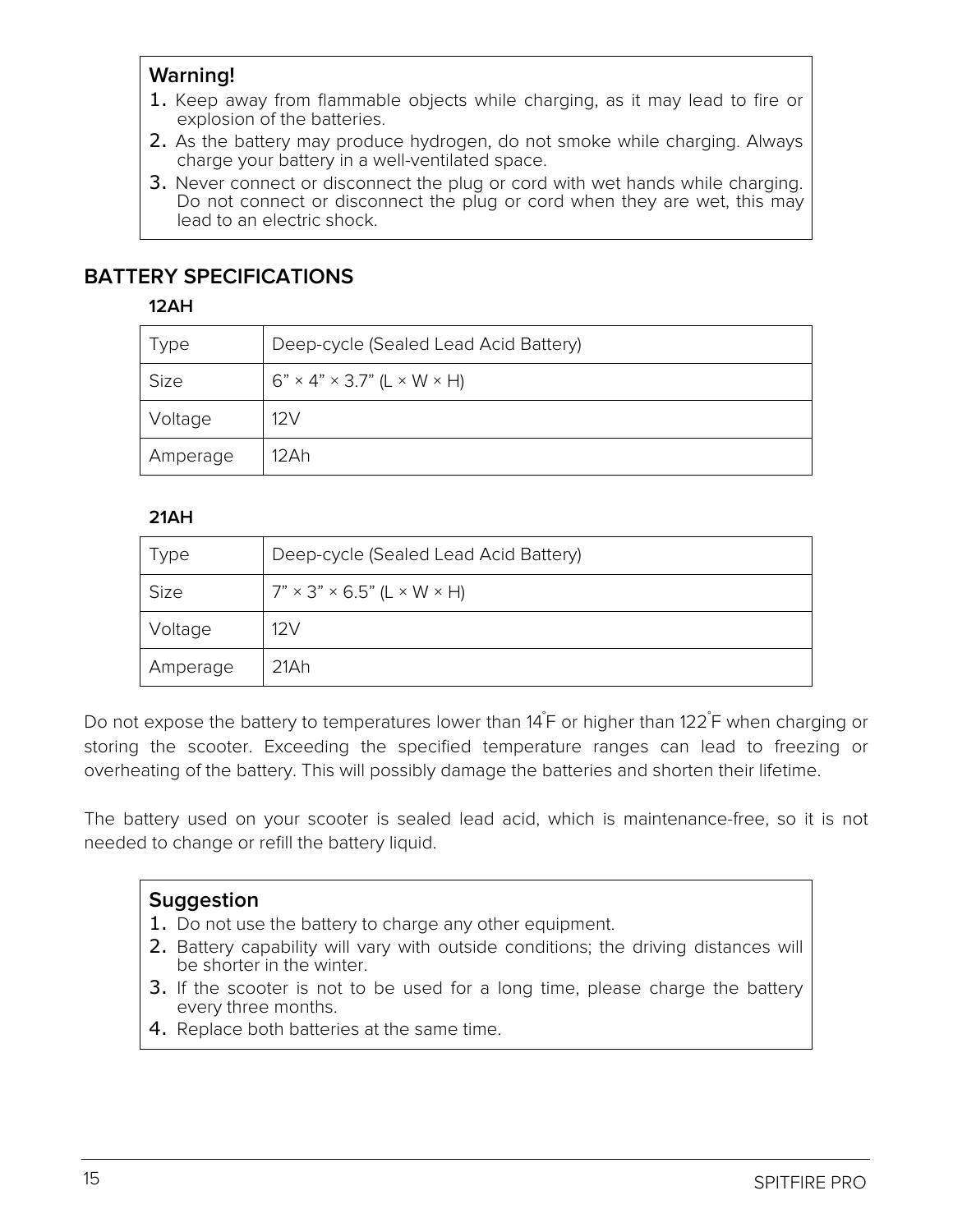# **DAILY CHECKING**

Check the following items before driving. If you find anything abnormal, go to or call your scooter dealer for further inspection before using it.

| <b>Item</b>             | <b>What to Look For</b>                                                                                          |
|-------------------------|------------------------------------------------------------------------------------------------------------------|
| Handle Bar              | Is it tight?<br>Can it be turned left or right smoothly?                                                         |
| <b>Speed Dial</b>       | Can it be adjusted freely and function well?                                                                     |
| Throttle Lever          | Does the scooter move when the lever is engaged?<br>Does the scooter stop when the lever released<br>completely? |
| Motor                   | Is there any abnormal noise from the motor?<br>Does the electromagnetic brake work properly?                     |
| Freewheel Mode<br>Lever | Does the free wheel mode lever work properly?                                                                    |
| <b>Battery Gauge</b>    | Does the light come on when switched "ON"?<br>Is the remaining power enough for your trip?                       |
| Horn Button             | Does the horn work?                                                                                              |
| Turn signal             | Does the turn signal work?                                                                                       |
| Seat                    | Is the seat on properly?<br>Can the seat be turned smoothly?                                                     |
| Tires                   | Are there any cracks or other damage to the tires?<br>Check the tread on the tires.                              |
| Other                   | Is there any abnormal noise?                                                                                     |

# **Caution**

Go to your dealer for inspection and maintenance if you find anything wrong.

# **REGULAR MAINTENANCE RECORD**

To make sure your scooter is in good condition, go to your dealer regularly for maintenance and record it accordingly every six months after purchasing (fee required).

## **Suggestion**

Even if you don't use the scooter for a long time, the scooter should still be maintained regularly.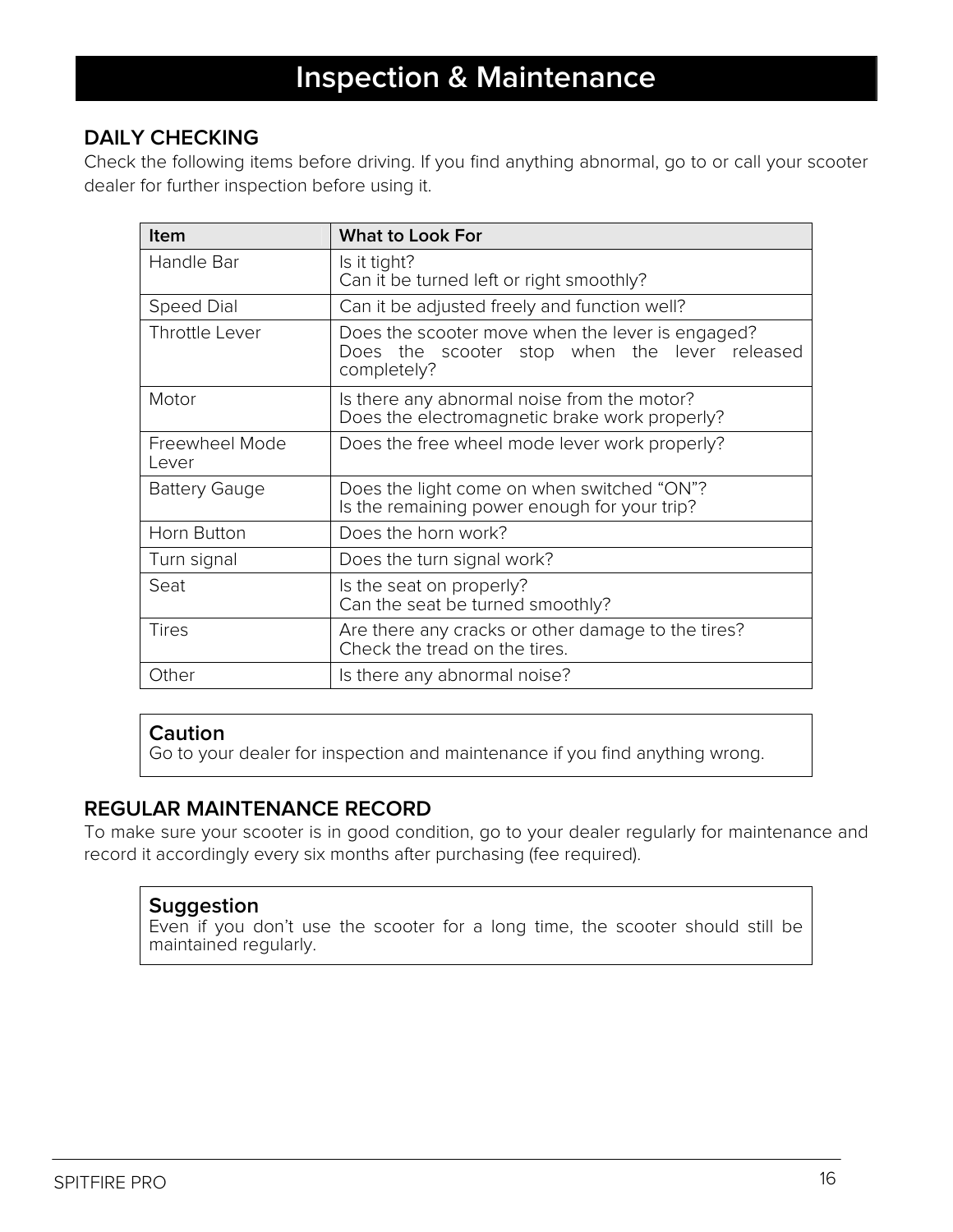**R**

**I–Inspection A Adjustment Repair × Replacement**

**T – Tightening C Cleanse L**

**Add Oil**

| Item/Period      |                                     | 1<br>mo. | 6<br>mo. | 12<br>mo. | 18<br>mo. | 24<br>mo. | 30<br>mo. |
|------------------|-------------------------------------|----------|----------|-----------|-----------|-----------|-----------|
|                  | Forward/Reverse of speed lever      |          |          |           |           |           |           |
| Control<br>Panel | The function of switches            |          |          |           |           |           |           |
|                  | Connection of socket/plug is good   |          |          |           |           |           |           |
|                  | Operation and noise                 |          |          |           |           |           |           |
| <b>Motor</b>     | Function of electromagnetic brakes  |          |          |           |           |           |           |
|                  | Connection of socket/plug is good   |          |          |           |           |           |           |
| <b>Transaxle</b> | Any oil leakage from Transaxle      |          |          |           |           |           |           |
|                  | Looseness or corrosion on terminals |          |          |           |           |           |           |
| <b>Battery</b>   | Connection of socket/plug is good   |          |          |           |           |           |           |
|                  | Any broken on electrical cord       |          |          |           |           |           |           |
| Charger          | Charging function and LED light     |          |          |           |           |           |           |
|                  | Any damage on socket/plug/cord      |          |          |           |           |           |           |
| <b>Seat</b>      | High adjustment bolt damaged        |          |          |           |           |           |           |
|                  | Seat post looseness                 |          |          |           |           |           |           |
|                  | Right/left turn of tiller           |          |          |           |           |           |           |
| <b>Tiller</b>    | Adjustment of tiller angle          |          |          |           |           |           |           |
|                  | Crack or damage of tire surface     |          |          |           |           |           |           |
| <b>Tire</b>      | Tread depth enough or not           |          |          |           |           |           |           |
|                  | Abnormal wearing                    |          |          |           |           |           |           |
| Rim              | Tightness of bolts and nuts         |          |          |           |           |           |           |
|                  | Wear or deformation around tires    |          |          |           |           |           |           |
| <b>Shock</b>     | Tightness of bolts and nuts         |          |          |           |           |           |           |
| <b>Absorber</b>  | Damage to shock absorbers           |          |          |           |           |           |           |
| Inspector        | Checked by                          |          |          |           |           |           |           |
|                  | Checking date                       |          |          |           |           |           |           |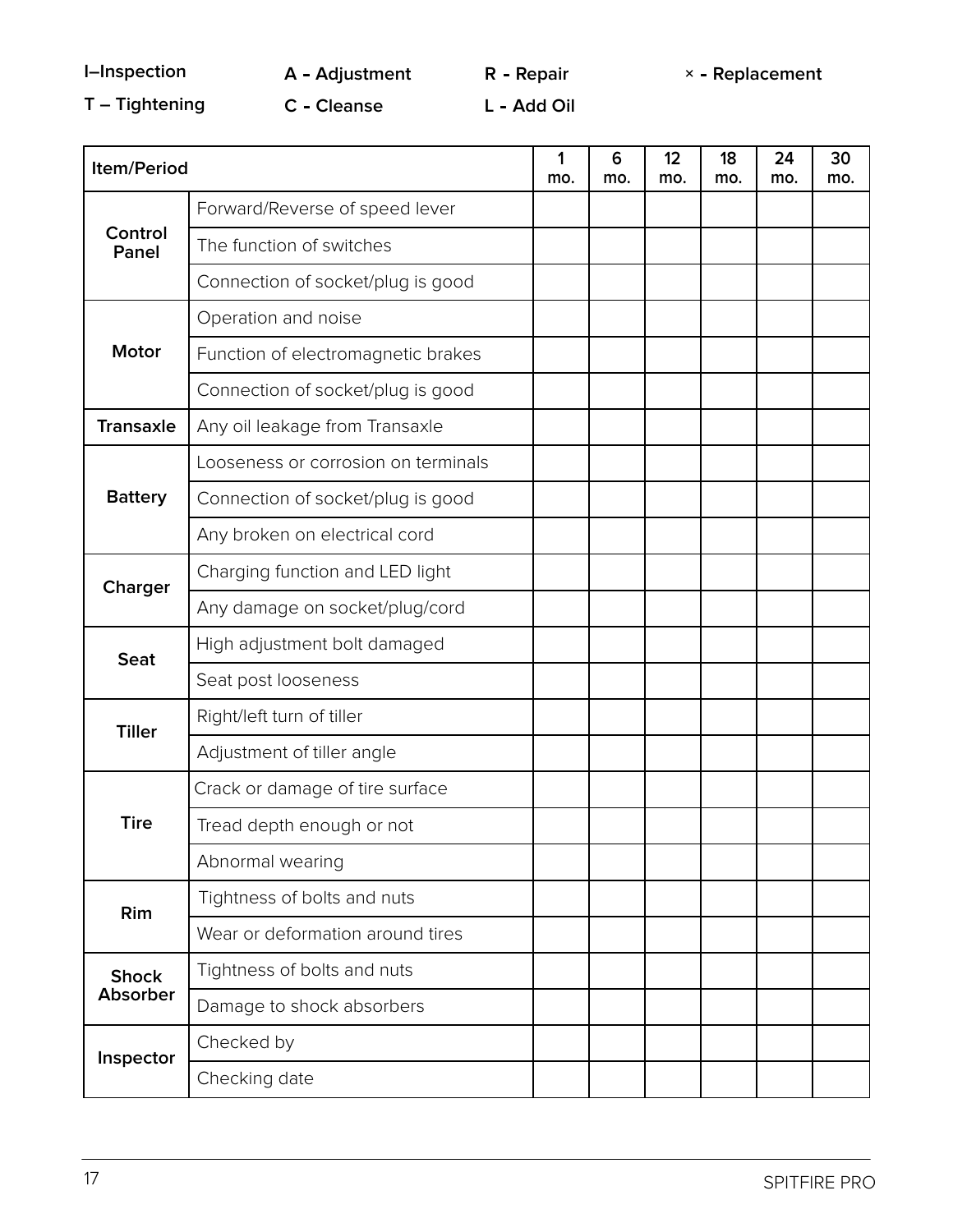# **BATTERY, FUSES, CIRCUIT BREAKER AND TIRES**

## **Battery**

Refer to "BATTERIES & CHARGER" Section.

## **Fuse**

There are two fuses on your scooter. One is located inside the operation panel; another is in the battery pack. If the key switch is "ON" and the battery gauge does not move, check the fuse.

## **Suggestion**

Ask for help from your dealer for inspecting or replacing the fuses, (since battery pack has to be disassembled first for replacement of fuses).

#### **Circuit Breaker**

There is one button for the circuit breaker (located on the battery pack). If the power switch is "ON" and the battery gauge does is not move, it is possible an electric current has overloaded the scooter. Reset the circuit breaker by pressing the button.

#### **Tires**

The condition of the tires depends on how you drive and use your scooter. Please check the tread depth regularly. Replace the tires when the tread depth is less than 0.5 mm. Regularly inspect your scooter's tires for signs of wear.

#### **Caution**

When tread depth is below 0.5mm, it can easily lead to slippage, making braking distances longer. Therefore, replace the tires as early as possible.

# **MAINTENANCE**

- 1. You must maintain the scooter frequently if you drive on grass, sand, or gravel pavement.
- 2. Do not use water, oil or other chemical solutions to clean your scooter. Be sure NOT to spray the scooter with water to prevent damaging the electronic components and printed circuit board. Please clean the scooter by wiping it with either a dry or moist cloth.
- 3. Please take the scooter to authorized dealers for repairs and adjustments. Improper adjustments could lead to accidents and scooter malfunction.
- 4. Please use soft and dry cloths to keep your scooter tidy. Please use moderate or mild detergent to clean the scooter.

## **Caution**

When conducting maintenance of your scooter, please turn the key switch "OFF" and remove the charger cord.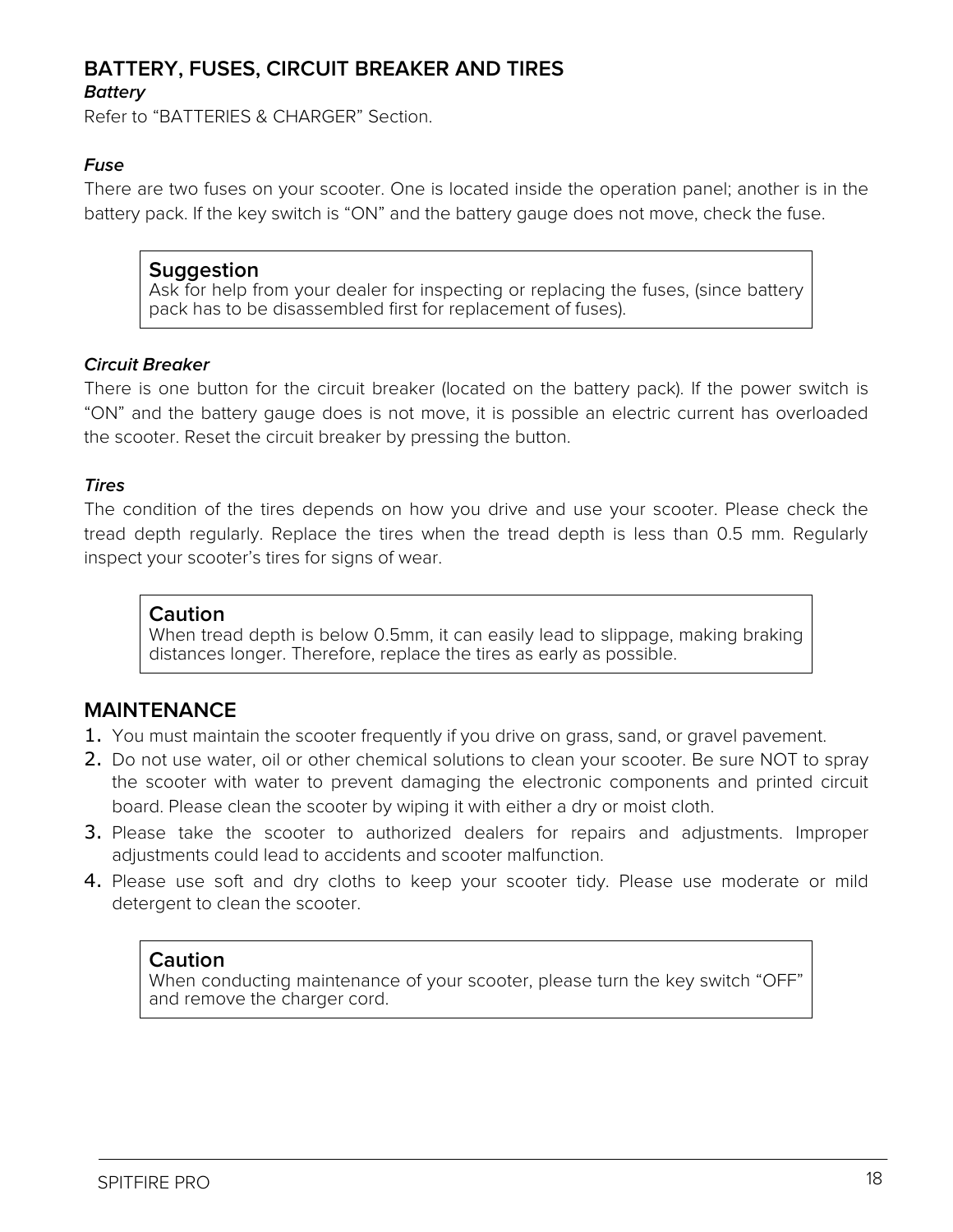# **STORAGE**

When storing your scooter:

- Make sure the seat is set in the "Forward" position  $\bullet$
- Make sure the key switch is turned to "OFF"  $\bullet$

# **Suggestion**

Please store the scooter in a location where it is out of direct sunlight, rain, or dew. When storing for long periods of time, please charge the battery every 3 months. For further details, inquire with your dealer.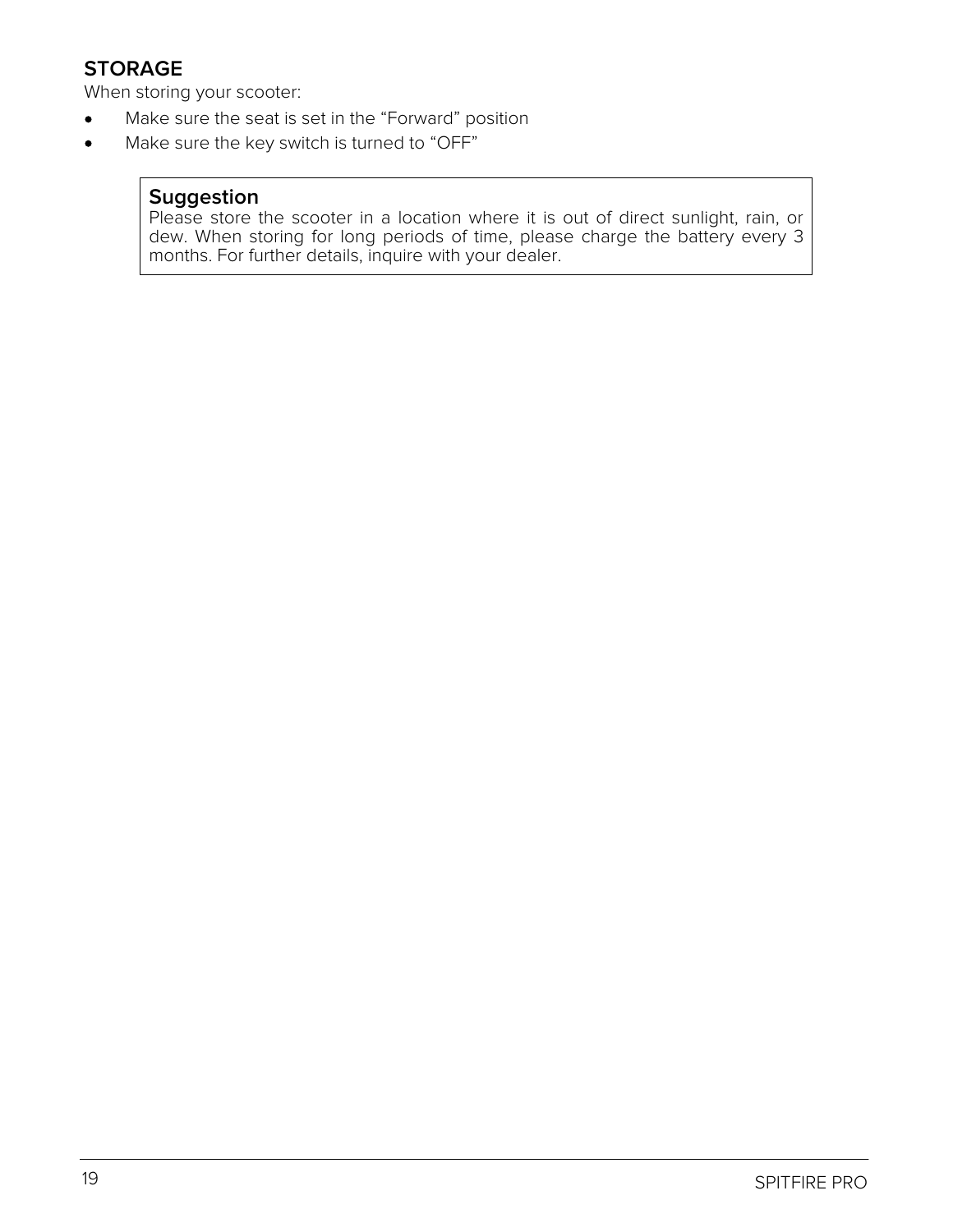# **Troubleshooting**

This table is only a guide to aid you in getting your scooter operating, should you have any problems. If you are unable to get your scooter operating, please contact your Authorized Service Center.

| Symptom                                         |            | <b>Possible Cause</b>                      | Solution         |                                                                                |  |  |  |  |  |
|-------------------------------------------------|------------|--------------------------------------------|------------------|--------------------------------------------------------------------------------|--|--|--|--|--|
| Scooter does<br>not move                        | 1.         | Key switch is not "ON"                     | 1.               | Turn key switch to "ON".                                                       |  |  |  |  |  |
|                                                 | 2.         | Main circuit breaker tripped               | 2.               | Reset circuit breaker in trunk area.                                           |  |  |  |  |  |
|                                                 | 3.         | Brake release lever in 'Freewheel<br>Mode' | $\overline{3}$ . | Place lever to 'Drive Mode'.                                                   |  |  |  |  |  |
|                                                 | 4.         | Charger connected to outlet                | 4.               | Disconnect charger.                                                            |  |  |  |  |  |
|                                                 | 5.         | Battery power low                          | 5.               | Recharge battery.                                                              |  |  |  |  |  |
|                                                 | 6.         | Scooter shuts down to conserve<br>battery  | 6.               | Cycle key switch "OFF", then "ON".                                             |  |  |  |  |  |
|                                                 | 7.         | Controller error                           |                  | 7. Check diagnostic light for Flash<br>Code (See Table 2 to get solution).     |  |  |  |  |  |
| feels<br>Scooter<br>wobbly<br>when<br>driven    | $\vert$ 1. | Seat is loose                              | $\overline{1}$ . | Check seat for loose hardware or<br>damage. Ensure seat in locked<br>position. |  |  |  |  |  |
|                                                 |            | 2. Bearing in tiller worn                  | 2.               | Replace bearings.                                                              |  |  |  |  |  |
| Range less than                                 | 1.         | Charging too infrequently                  | 1.               | Charge scooter more often.                                                     |  |  |  |  |  |
| expected                                        | 2.         | Defective or worn out battery              | 2.               | Load test batteries. If necessary,<br>replace.                                 |  |  |  |  |  |
|                                                 | 3.         | Cold weather reduces battery life          | 3.               | Allow batteries to reach room<br>temperature and then fully recharge.          |  |  |  |  |  |
|                                                 |            | 4. Defective charger                       | 4.               | Contact your Authorized Service<br>Center.                                     |  |  |  |  |  |
| Erratic behavior<br>when engager<br>is operated |            | 1. Faulty engager                          | 1.               | Contact your Authorized Service<br>Center.                                     |  |  |  |  |  |
| Brake squeals                                   |            | 1. Dirt in brake pad                       | 1.               | Blow dirt out with air pressure hose.                                          |  |  |  |  |  |
| Brake release<br>lever sticks                   | 1.         | Rust and corrosion                         | 1.               | Spray ball detent area with<br>lubrication oil.                                |  |  |  |  |  |
| Stiffness in<br>steering                        | 1.         | Possible grime build-up                    | 1 <sub>1</sub>   | Lubrication rod end joints.                                                    |  |  |  |  |  |

## **Table 1: Basic Troubleshooting**

The diagnostic flash codes for your scooter are designed to help you perform basic troubleshooting quickly and easily. A diagnostic flash code flashes from the diagnostic light in the event one of the conditions listed below develops.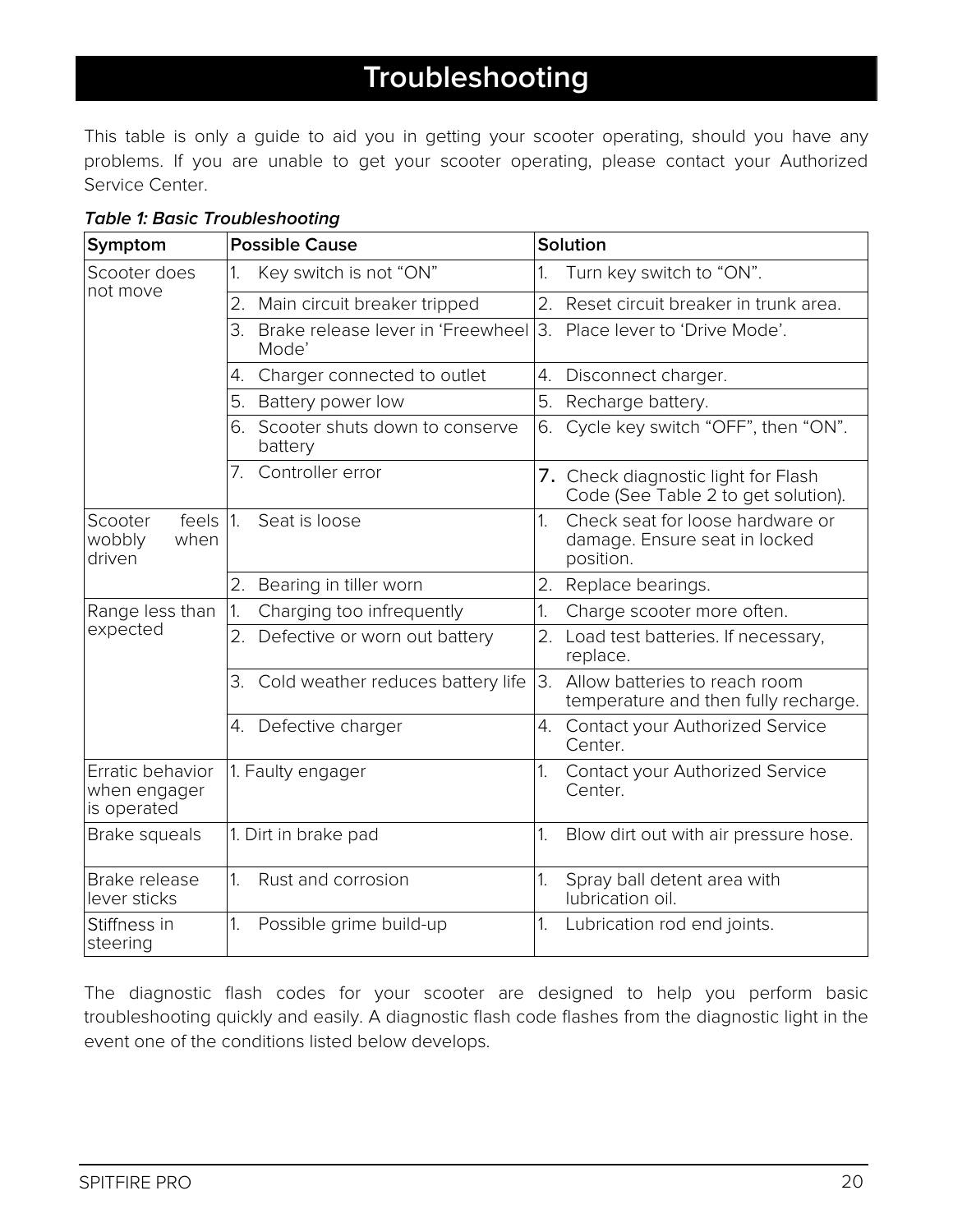| <b>Flash</b><br>code | <b>Possible Cause</b>                                                         | Solution                                                                                              |
|----------------------|-------------------------------------------------------------------------------|-------------------------------------------------------------------------------------------------------|
| 1                    | The battery needs charging or<br>there is a bad connection to the<br>battery. | Check the connections to the<br>battery. If the connections are<br>good, try charging the battery.    |
| $\overline{2}$       | There is a bad connection to the<br>motor.                                    | Check all connections between<br>the motor and the controller.                                        |
| 3                    | The motor has a short circuit to a<br>battery connection.                     | Please contact your Authorized<br>Service Center.                                                     |
| $\overline{4}$       | Not available                                                                 |                                                                                                       |
| 5                    | Not available                                                                 |                                                                                                       |
| 6                    | The controller is being inhibited<br>from driving.                            | Check the battery charger<br>connector.<br>Remove the battery charger from<br>the scooter.            |
| 7                    | A speed control lever fault is<br>indication.                                 | Make sure that the speed control<br>lever is in the rest position before<br>switching on the scooter. |
| 8                    | A controller fault is indicated.                                              | Make sure that all connections<br>are secure.                                                         |
| 9                    | The parking brake has a bad<br>connection.                                    | Check the parking brake and<br>motor connections. Make sure the<br>controller connections are secure. |
| 10                   | Excessive voltage has been<br>applied to the controller.                      | Check the battery connections.<br>This is usually caused by a poor<br>battery connection.             |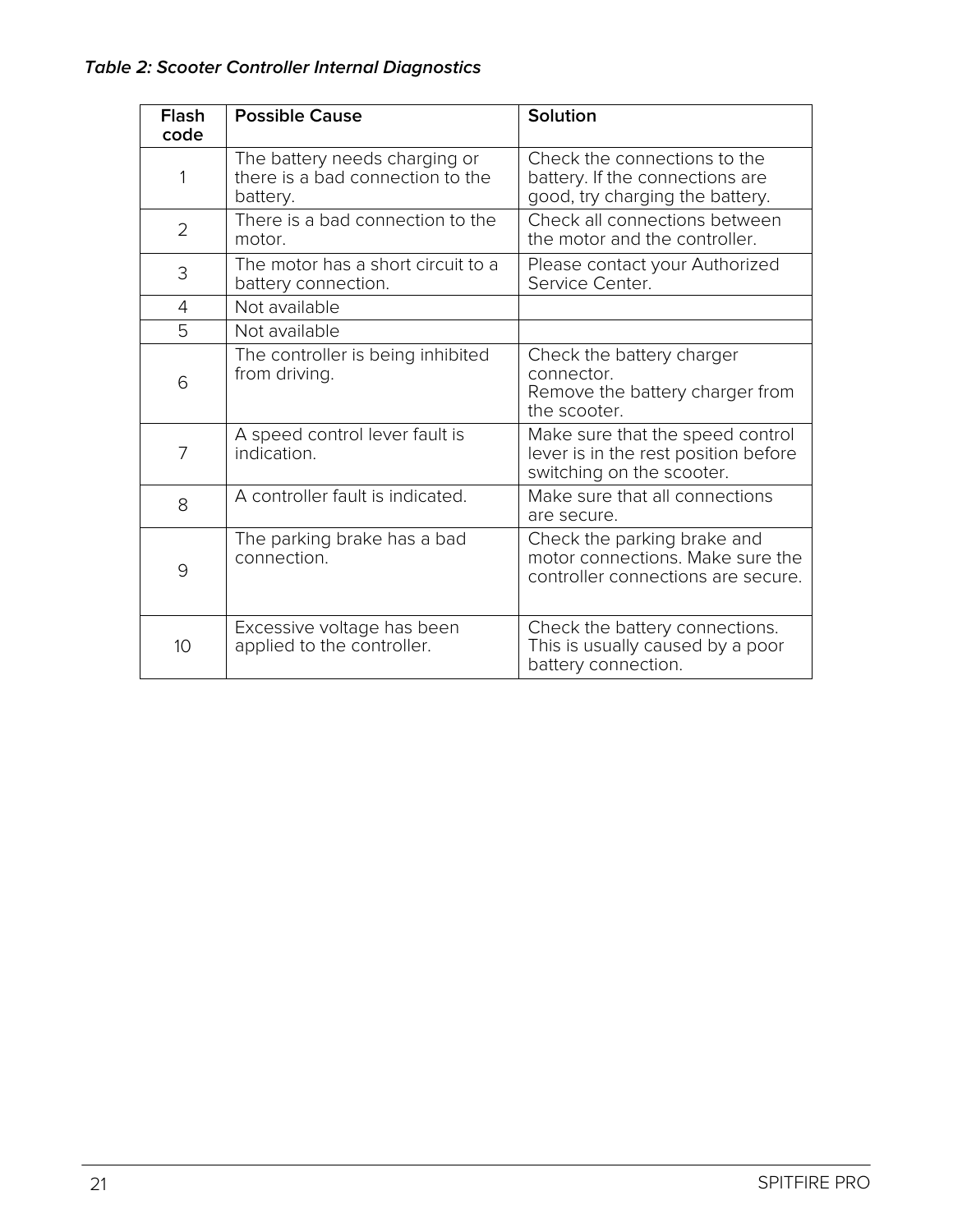# **Specifications**

| <b>Model</b>                             | SFPRO417FS                                           | SFPRO317FS                                          |  |  |  |  |  |
|------------------------------------------|------------------------------------------------------|-----------------------------------------------------|--|--|--|--|--|
| <b>Max. Weight Capacity</b>              | 300 lbs.                                             | 300 lbs.                                            |  |  |  |  |  |
| <b>Maximum Speed</b>                     | 5 mph                                                | 5 mph                                               |  |  |  |  |  |
| <b>Estimated Range</b>                   | 9 miles (12AH)<br>15 miles (21AH)                    | 9 miles (12AH)<br>15 miles (21AH)                   |  |  |  |  |  |
| <b>Maximum Grade/Incline</b>             | $6^{\circ}$                                          | $6^{\circ}$                                         |  |  |  |  |  |
| <b>Turning Radius</b>                    | 54"                                                  | 46"                                                 |  |  |  |  |  |
| <b>Ground Clearance</b>                  | 3"                                                   | 3"                                                  |  |  |  |  |  |
| <b>Overall Dimensions</b>                |                                                      |                                                     |  |  |  |  |  |
| Length                                   | 42"                                                  | 39"                                                 |  |  |  |  |  |
| Width                                    | 20"                                                  | 20"                                                 |  |  |  |  |  |
| Height                                   | 36"                                                  | 36"                                                 |  |  |  |  |  |
| <b>Seat Dimensions</b>                   |                                                      |                                                     |  |  |  |  |  |
| Width                                    | 17"                                                  | 17"                                                 |  |  |  |  |  |
| Depth                                    | 16"                                                  | 16"                                                 |  |  |  |  |  |
| <b>Back</b>                              | 16"                                                  | 16"                                                 |  |  |  |  |  |
| Armrest to Seat                          | 7"                                                   | 7"                                                  |  |  |  |  |  |
| Power                                    |                                                      |                                                     |  |  |  |  |  |
| Motor                                    | 24V x 270W x 4700rpm                                 | 24V x 270W x 4700rpm                                |  |  |  |  |  |
| Controller                               | Dynamic R50A                                         | Dynamic R50A                                        |  |  |  |  |  |
| <b>Batteries</b>                         | Two DC 12V x 12AH<br>Or.<br><b>Two DC 12V x 21AH</b> | Two DC 12V x 12AH<br>Or<br><b>Two DC 12V x 21AH</b> |  |  |  |  |  |
| <b>Battery Charger</b>                   | 2 Amp, Offboard                                      | 2 Amp, Offboard                                     |  |  |  |  |  |
| <b>Brakes</b>                            | Electromagnetic                                      | Electromagnetic                                     |  |  |  |  |  |
| <b>Freewheel Mode</b>                    | Yes                                                  | Yes                                                 |  |  |  |  |  |
| Tires (Foam-filled)                      |                                                      |                                                     |  |  |  |  |  |
| Front                                    | $7.5" \times 2"$                                     | $7.5" \times 2"$                                    |  |  |  |  |  |
| Rear                                     | $8.5" \times 3"$                                     | $8.5" \times 3"$                                    |  |  |  |  |  |
| <b>Suspension</b>                        | N/A                                                  | N/A                                                 |  |  |  |  |  |
| Weights                                  |                                                      |                                                     |  |  |  |  |  |
| Weight without Batteries                 | 92 lbs.                                              | 85 lbs.                                             |  |  |  |  |  |
| Weight with Batteries                    | 111 lbs. (12AH)   121 lbs. (21AH)                    | 104 lbs. (12AH)   114 lbs. (21AH)                   |  |  |  |  |  |
| Heaviest piece weight (front<br>section) | 40 lbs.                                              | 33.5 lbs.                                           |  |  |  |  |  |

REMARK: Drive reserves the right to modify the specifications if necessary. The final specifications are subject to the individual scooter your purchase from your dealer.

User's weight, road conditions, battery charge, etc. will influence performance.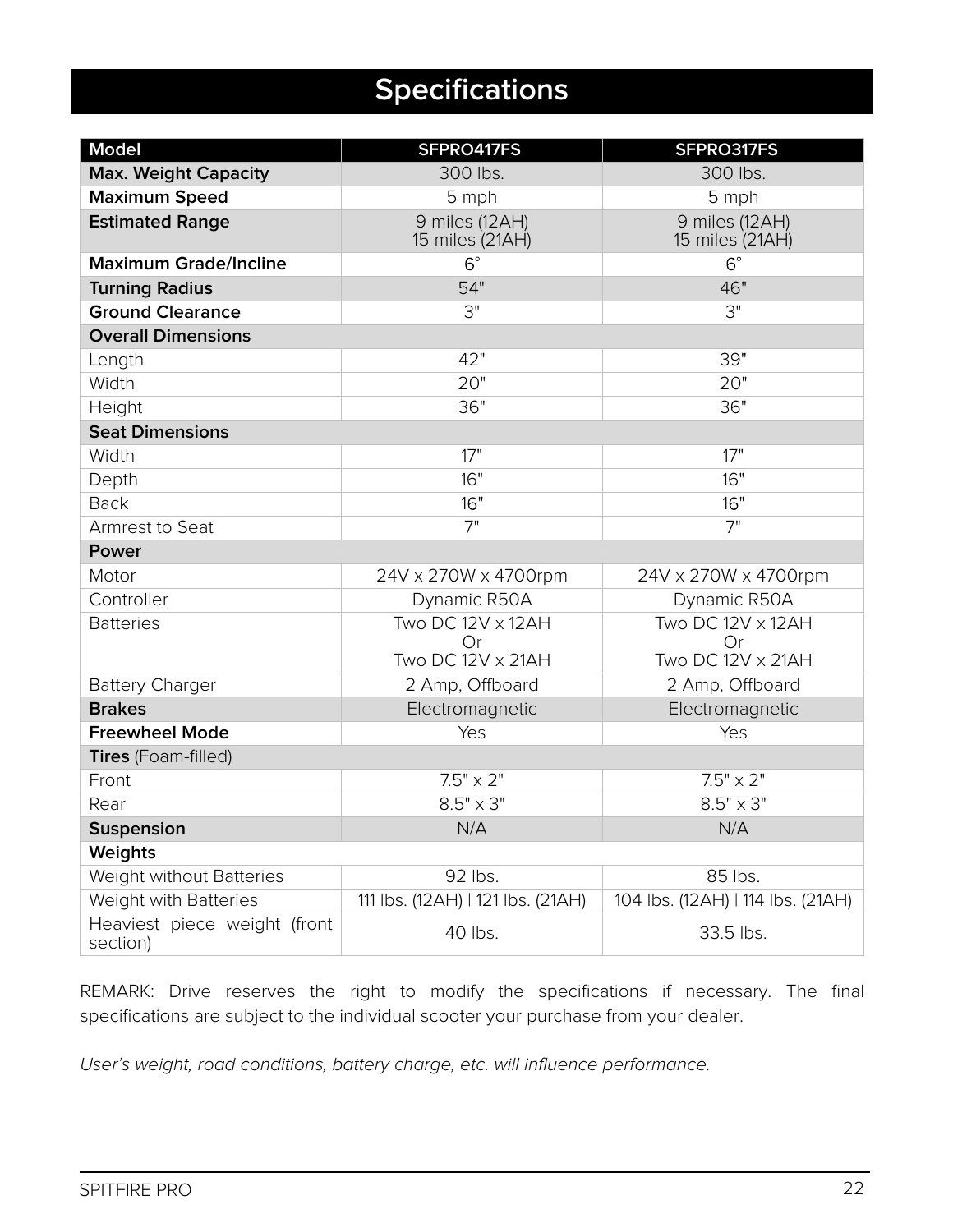# LIMITED LIFETIME WARRANTY

**POWER WHEELCHAIRS & MOBILITY SCOOTERS**

FOR THE WARRANTY PERIODS LISTED BELOW, BEGINNING AT THE DATE OF ORIGINAL PURCHASE, DRIVE MEDICAL WILL REPAIR OR REPLACE, AT ITS OPTION TO THE ORIGINAL PURCHASER, FREE OF CHARGE, ANY OF THE FOLLOWING PARTS FOUND UPON EXAMINATION BY AN AUTHORIZED REPRESENTATIVE OF DRIVE MEDICAL TO BE DEFECTIVE IN MATERIALS AND/OR WORKMANSHIP. THE WARRANTIES CONTAINED HEREIN EXTEND AND APPLY ONLY TO THE ORIGINAL PURCHASER.

| <b>LIMITED LIFETIME</b> | Main frame                                                                                                                                                                                                                                                                                                                                                    | Seat post<br>$\bullet$                                                                                                                                  | Platform                                                                                       | Frame welds<br>$\bullet$                                                                               |  |  |  |  |  |  |  |  |
|-------------------------|---------------------------------------------------------------------------------------------------------------------------------------------------------------------------------------------------------------------------------------------------------------------------------------------------------------------------------------------------------------|---------------------------------------------------------------------------------------------------------------------------------------------------------|------------------------------------------------------------------------------------------------|--------------------------------------------------------------------------------------------------------|--|--|--|--|--|--|--|--|
| 24 MONTHS               | • Charger assembly<br>• Controller<br>Throttle                                                                                                                                                                                                                                                                                                                | Joystick<br>PC board<br><b>Electrical harness</b><br>٠                                                                                                  | Brakes (electronic<br>function only)                                                           | Motor/gearbox<br>$\bullet$<br>assembly                                                                 |  |  |  |  |  |  |  |  |
| <b>12 MONTHS</b>        | $\bullet$                                                                                                                                                                                                                                                                                                                                                     | Batteries are covered by a separate twelve (12) month warranty provided by the battery manufacturer.                                                    |                                                                                                |                                                                                                        |  |  |  |  |  |  |  |  |
|                         | The following items are warranted to be free of defects in workmanship and materials at the time of delivery.<br>If the following items are found to be defective or damaged immediately after the product is removed from<br>the box, Drive Medical will repair or replace, at its option to the original purchaser, free of charge, the<br>following items: |                                                                                                                                                         |                                                                                                |                                                                                                        |  |  |  |  |  |  |  |  |
|                         | Plastic shrouds and<br>footrests<br>Motor brushes<br>Upholstery and<br>seating<br>Armrest pads                                                                                                                                                                                                                                                                | Tires and tubes<br>Anti-tip wheels<br>Floor mats<br>$\bullet$<br>Swing arm<br>$\bullet$<br>Plastic connections<br>$\bullet$<br>Fuses/Bulbs<br>$\bullet$ | Metal connection<br>pins, hardware,<br>nuts, bolts & star<br>knobs<br>Bearings and<br>bushings | Brake pads<br>Plastic components,<br>excluding body<br>Front rigging<br>$\bullet$<br>mounting brackets |  |  |  |  |  |  |  |  |

#### **ADDITIONAL COMPONENTS**

Items not mentioned or listed are covered at the discretion of Drive Medical. Any accessories, standard or optional, supplied by Drive Medical, are covered for a period of one year from the date of purchase with the particular unit.

#### **RECONDITIONED UNITS WARRANTY**

All reconditioned units are covered by a 90-day warranty from Drive Medical effective from the date of purchase.

#### **REPLACEMENT PARTS WARRANTY**

Parts the are supplied by Drive Medical as replacements to warrantied parts will be warranted for a period of time equal to the remainder of the original part's warranty period.

#### **WARRANTY EXCLUSIONS**

- Plastic shrouds and footrests.
- Upholstery and seating.
- Tires and tubes,
- Brake pads.
- Fuses.
- Motor brushes.
- Circumstances beyond the control of Drive Medical.
- Labor, service calls, shipping and other chargers incurred for repair of the product, unless specifically authorized by Drive Medical, Inc.<br>Repairs and/or modifications made to any part without
- specific consent from Drive Medical.

#### **Exclusions also include components with damage caused by:**

- Contamination.
- Abuse, misuse, accident or negligence.<br>Battery fluid spillage or leakage.
- •
- Batteries not properly maintained by recommended charging and storage procedures
- Commercial use, or use other than normal.
- 
- Improper operation, maintenance or storage<br>Exceeding the specified weight capacity of the unit. •
- Acts of Nature, such as lightning strike, earthquake, etc.
- Accessories other than those supplied or approved by Drive Medical

**SERVICE CHECKS AND WARRANTY SERVICE**<br>Warranty service must be performed by an authorized Drive Medical provider. Do not return faulty parts to Drive Medical without prior written authorization. All transportation costs and shipping damage incurred while submitting parts for repair or replacement are the responsibility of Drive Medical.

Failure to follow the instructions, warning and notes in the owner's manual and those located on your Drive Medical product can result in personal injury or product damage and will void Drive Medical's product warranty.

There is no other express warranty.

#### **IMPLIED WARRANTIES**

**Implied warranties, including those of merchantability year from the date of original purchase and to the extent permitted by law.** Any and all other implied warranties are excluded. This is the exclusive remedy. Liabilities for incidental, punitive, special and consequential damages under any and all warranties are excluded.

Some states do not allow limitations on how long an implied warranty lasts or do not allow the exclusion or limitation of incidental, punitive, special and consequential damages. The above limitation or exclusion may not apply to you.

This warranty give you specific rights and you mat also have other rights which vary from state to state.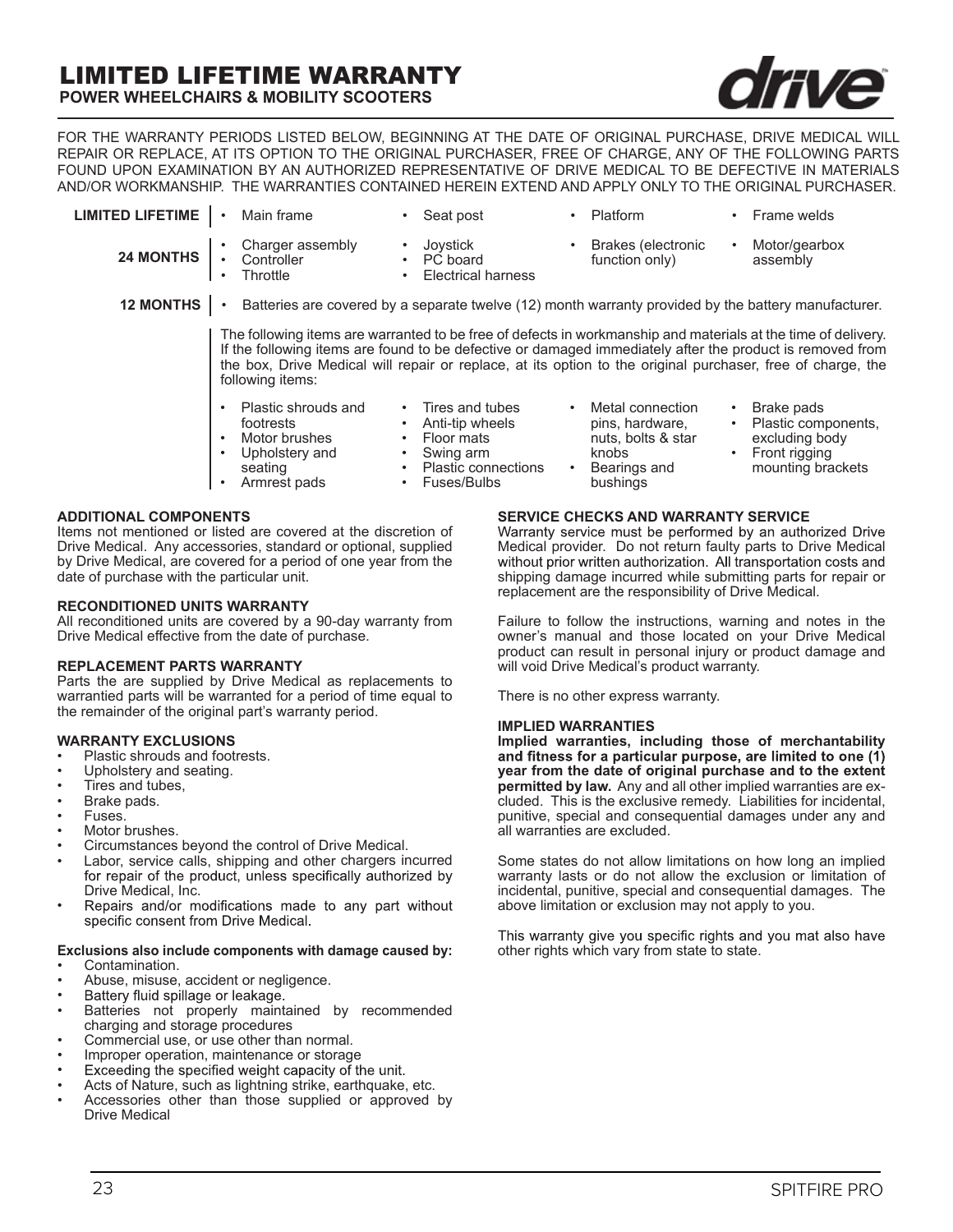# **Product Registration**



# **Thank you for purchasing a Drive power mobility product!**

Your Drive product will provide you years of dependable service and mobility ease. To validate your product's warranty, you must complete this form and return it to Drive Medical immediately.

Please print or type.

Your Name

| Your Address               |  |  |  |  |  |  |  |  |  |  |  |                |  |  |  |  |  |  |       |       |                |  |     |  |      |  |  |
|----------------------------|--|--|--|--|--|--|--|--|--|--|--|----------------|--|--|--|--|--|--|-------|-------|----------------|--|-----|--|------|--|--|
|                            |  |  |  |  |  |  |  |  |  |  |  |                |  |  |  |  |  |  |       |       |                |  |     |  |      |  |  |
| City                       |  |  |  |  |  |  |  |  |  |  |  |                |  |  |  |  |  |  |       |       | State          |  | Zip |  |      |  |  |
|                            |  |  |  |  |  |  |  |  |  |  |  |                |  |  |  |  |  |  |       |       |                |  |     |  |      |  |  |
| Phone Number               |  |  |  |  |  |  |  |  |  |  |  | E-mail Address |  |  |  |  |  |  |       |       |                |  |     |  |      |  |  |
|                            |  |  |  |  |  |  |  |  |  |  |  |                |  |  |  |  |  |  |       |       |                |  |     |  |      |  |  |
| <b>Product Information</b> |  |  |  |  |  |  |  |  |  |  |  |                |  |  |  |  |  |  |       |       |                |  |     |  |      |  |  |
| Model                      |  |  |  |  |  |  |  |  |  |  |  |                |  |  |  |  |  |  |       |       | Date Purchased |  |     |  |      |  |  |
|                            |  |  |  |  |  |  |  |  |  |  |  |                |  |  |  |  |  |  |       |       |                |  |     |  |      |  |  |
|                            |  |  |  |  |  |  |  |  |  |  |  |                |  |  |  |  |  |  |       | Month |                |  | Day |  | Year |  |  |
| Serial Number              |  |  |  |  |  |  |  |  |  |  |  |                |  |  |  |  |  |  |       |       |                |  |     |  |      |  |  |
|                            |  |  |  |  |  |  |  |  |  |  |  |                |  |  |  |  |  |  |       |       |                |  |     |  |      |  |  |
| Dealer Purchased From      |  |  |  |  |  |  |  |  |  |  |  |                |  |  |  |  |  |  |       |       |                |  |     |  |      |  |  |
|                            |  |  |  |  |  |  |  |  |  |  |  |                |  |  |  |  |  |  |       |       |                |  |     |  |      |  |  |
|                            |  |  |  |  |  |  |  |  |  |  |  |                |  |  |  |  |  |  |       |       |                |  |     |  |      |  |  |
| Dealer Address             |  |  |  |  |  |  |  |  |  |  |  |                |  |  |  |  |  |  |       |       |                |  |     |  |      |  |  |
|                            |  |  |  |  |  |  |  |  |  |  |  |                |  |  |  |  |  |  |       |       |                |  |     |  |      |  |  |
| City                       |  |  |  |  |  |  |  |  |  |  |  |                |  |  |  |  |  |  | State |       | Zip            |  |     |  |      |  |  |
|                            |  |  |  |  |  |  |  |  |  |  |  |                |  |  |  |  |  |  |       |       |                |  |     |  |      |  |  |
| Phone Number               |  |  |  |  |  |  |  |  |  |  |  |                |  |  |  |  |  |  |       |       |                |  |     |  |      |  |  |
| $\overline{\phantom{a}}$   |  |  |  |  |  |  |  |  |  |  |  |                |  |  |  |  |  |  |       |       |                |  |     |  |      |  |  |